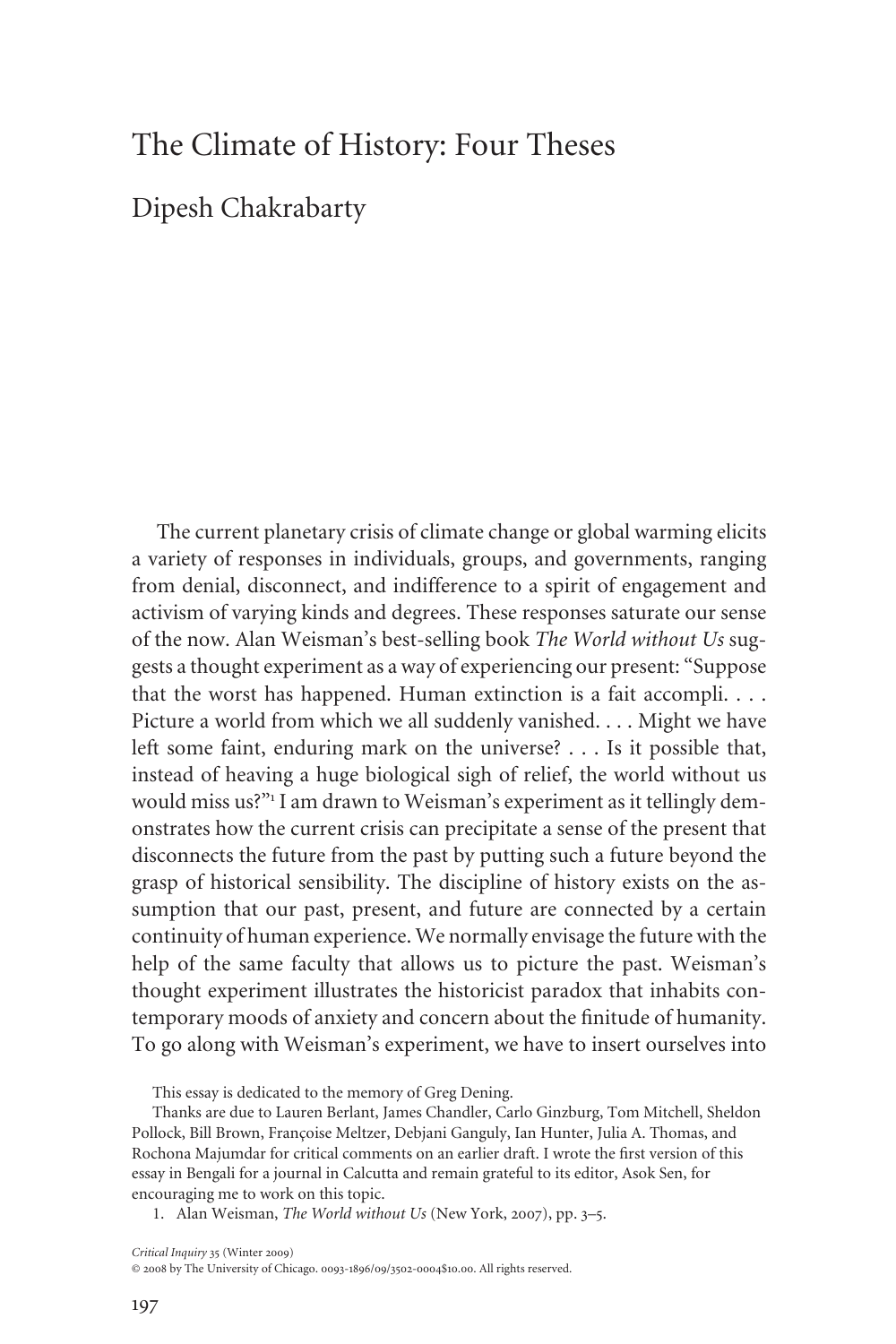a future "without us" in order to be able to visualize it. Thus, our usual historical practices for visualizing times, past and future, times inaccessible to us personally—the exercise of historical understanding—are thrown into a deep contradiction and confusion. Weisman's experiment indicates how such confusion follows from our contemporary sense of the present insofar as that present gives rise to concerns about our future. Our historical sense of the present, in Weisman's version, has thus become deeply destructive of our general sense of history.

I will return to Weisman's experiment in the last part of this essay. There is much in the debate on climate change that should be of interest to those involved in contemporary discussions about history. For as the idea gains ground that the grave environmental risks of global warming have to do with excessive accumulation in the atmosphere of greenhouse gases produced mainly through the burning of fossil fuel and the industrialized use of animal stock by human beings, certain scientific propositions have come into circulation in the public domain that have profound, even transformative, implications for how we think about human history or about what the historian C. A. Bayly recently called "the birth of the modern world."<sup>2</sup> Indeed, what scientists have said about climate change challenges not only the ideas about the human that usually sustain the discipline of history but also the analytic strategies that postcolonial and postimperial historians have deployed in the last two decades in response to the postwar scenario of decolonization and globalization.

In what follows, I present some responses to the contemporary crisis from a historian's point of view. However, a word about my own relationship to the literature on climate change—and indeed to the crisis itself may be in order. I am a practicing historian with a strong interest in the nature of history as a form of knowledge, and my relationship to the science of global warming is derived, at some remove, from what scientists and other informed writers have written for the education of the general public. Scientific studies of global warming are often said to have originated with the discoveries of the Swedish scientist Svante Arrhenius in the 1890s, but self-conscious discussions of global warming in the public realm

2. See C. A. Bayly, *The Birth of the Modern World, 1780–1914: Global Connections and Comparisons* (Malden, Mass., 2004).

DIPESH C HAKRABARTY is the Lawrence A. Kimpton Distinguished Service Professor of History and South Asian Studies at the University of Chicago and a professorial fellow at the Research School of Humanities at the Australian National University.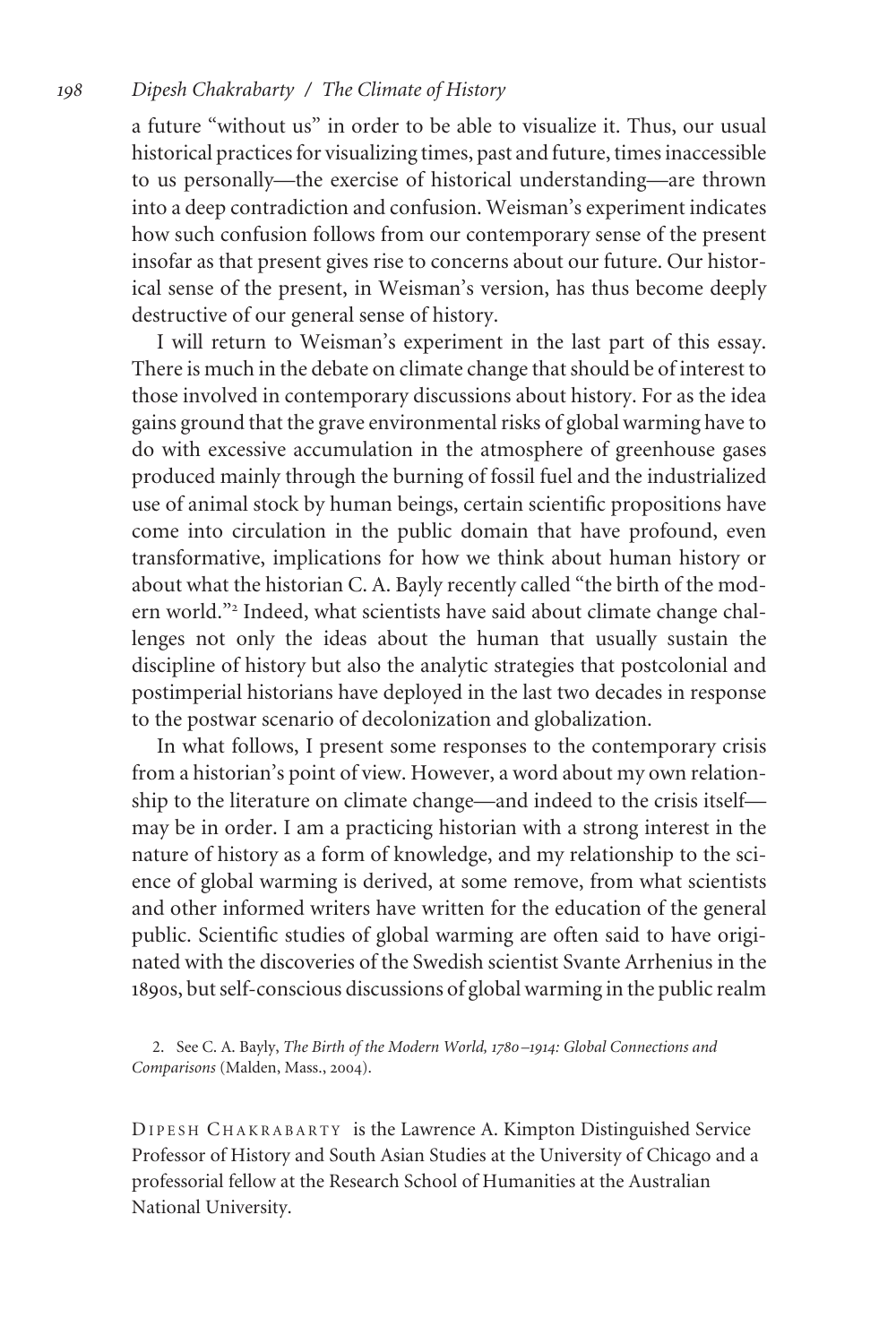began in the late 1980s and early 1990s, the same period in which social scientists and humanists began to discuss globalization.<sup>3</sup> However, these discussions have so far run parallel to each other. While globalization, once recognized, was of immediate interest to humanists and social scientists, global warming, in spite of a good number of books published in the 1990s, did not become a public concern until the 2000s. The reasons are not far to seek. As early as 1988 James Hansen, the director of NASA's Goddard Institute of Space Studies, told a Senate committee about global warming and later remarked to a group of reporters on the same day, "It's time to stop waffling . . . and say that the greenhouse effect is here and is affecting our climate."<sup>4</sup> But governments, beholden to special interests and wary of political costs, would not listen. George H. W. Bush, then the president of the United States, famously quipped that he was going to fight the greenhouse effect with the "White House effect."<sup>5</sup> The situation changed in the 2000s when the warnings became dire, and the signs of the crisis—such as the drought in Australia, frequent cyclones and brush fires, crop failures in many parts of the world, the melting of Himalayan and other mountain glaciers and of the polar ice caps, and the increasing acidity of the seas and the damage to the food chain— became politically and economically inescapable. Added to this were growing concerns, voiced by many, about the rapid destruction of other species and about the global footprint of a human population poised to pass the nine billion mark by 2050. 6

As the crisis gathered momentum in the last few years, I realized that all my readings in theories of globalization, Marxist analysis of capital, subaltern studies, and postcolonial criticism over the last twenty-five years, while enormously useful in studying globalization, had not really prepared me for making sense of this planetary conjuncture within which humanity finds itself today. The change of mood in globalization analysis may be seen by comparing Giovanni Arrighi's masterful history of world capitalism, *The Long Twentieth Century* (1994), with his more recent *Adam Smith*

3. The prehistory of the science of global warming going back to nineteenth-century European scientists like Joseph Fourier, Louis Agassiz, and Arrhenius is recounted in many popular publications. See, for example, the book by Bert Bolin, the chairman of the UN's Intergovernmental Panel on Climate Change (1988–1997), *A History of the Science and Politics of Climate Change: The Role of the Intergovernmental Panel on Climate Change* (Cambridge, 2007), pt. 1.

4. Quoted in Mark Bowen, *Censoring Science: Inside the Political Attack on Dr. James Hansen and the Truth of Global Warming* (New York, 2008), p. 1.

5. Quoted in ibid., p. 228. See also "Too Hot to Handle: Recent Efforts to Censor Jim Hansen," *Boston Globe*, 5 Feb. 2006, p. E1.

6. See, for example, Walter K. Dodds, *Humanity's Footprint: Momentum, Impact, and Our Global Environment* (New York, 2008), pp. 11–62.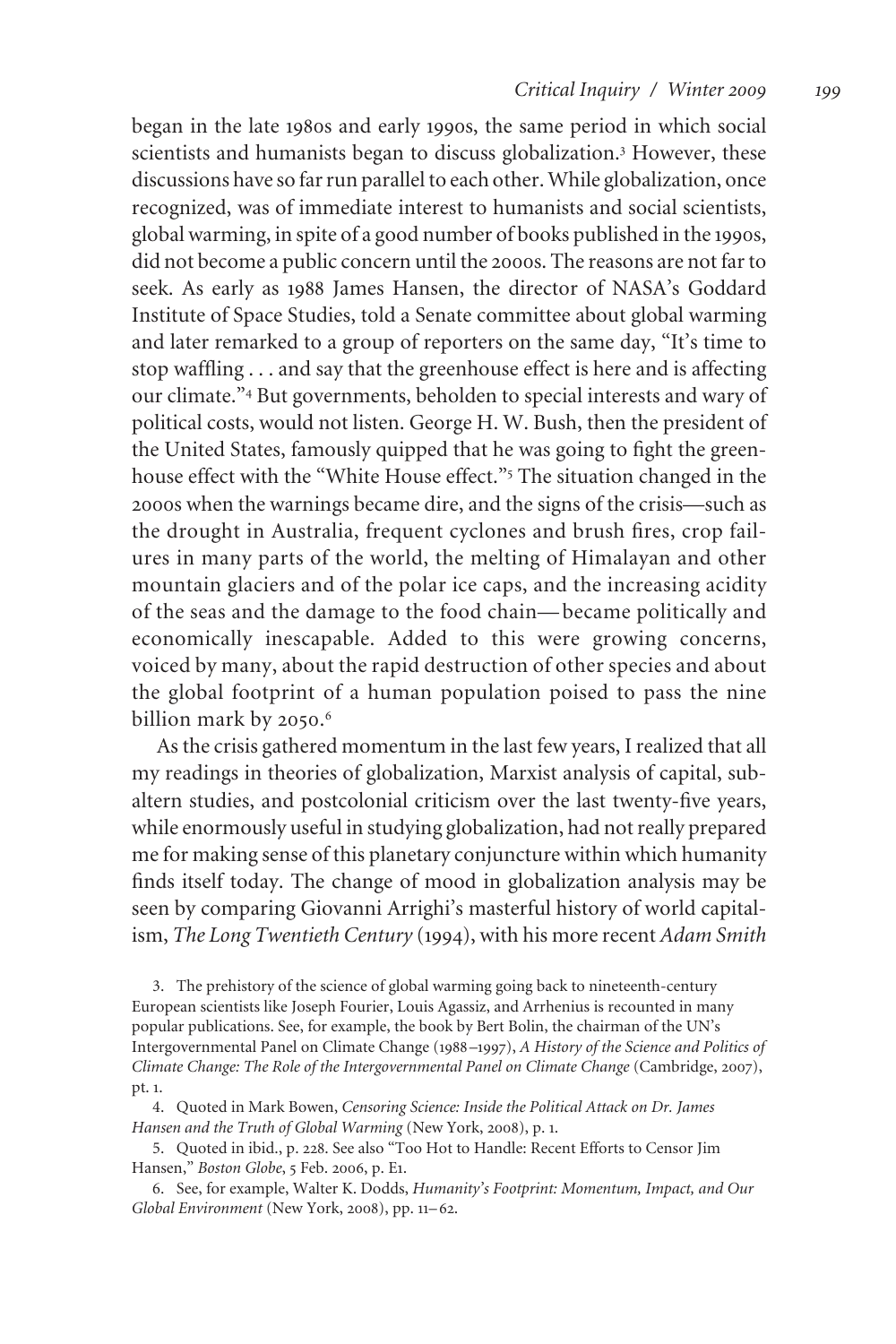*in Beijing* (2007), which, among other things, seeks to understand the implications of the economic rise of China. The first book, a long meditation on the chaos internal to capitalist economies, ends with the thought of capitalism burning up humanity "in the horrors (or glories) of the escalating violence that has accompanied the liquidation of the Cold War world order." It is clear that the heat that burns the world in Arrighi's narrative comes from the engine of capitalism and not from global warming. By the time Arrighi comes to write *Adam Smith in Beijing*, however, he is much more concerned with the question of ecological limits to capitalism. That theme provides the concluding note of the book, suggesting the distance that a critic such as Arrighi has traveled in the thirteen years that separate the publication of the two books.<sup>7</sup> If, indeed, globalization and global warming are born of overlapping processes, the question is, How do we bring them together in our understanding of the world?

Not being a scientist myself, I also make a fundamental assumption about the science of climate change. I assume the science to be right in its broad outlines. I thus assume that the views expressed particularly in the 2007 Fourth Assessment Report of the Intergovernmental Panel on Climate Change of the United Nations, in the *Stern Review,* and in the many books that have been published recently by scientists and scholars seeking to explain the science of global warming leave me with enough rational ground for accepting, unless the scientific consensus shifts in a major way, that there is a large measure of truth to anthropogenic theories of climate change.<sup>8</sup> For this position, I depend on observations such as the following one reported by Naomi Oreskes, a historian of science at the University of California, San Diego. Upon examining the abstracts of 928 papers on global warming published in specialized peer-reviewed scientific journals

7. Giovanni Arrighi, *The Long Twentieth Century: Money, Power, and the Origins of Our Times* (1994; London, 2006), p. 356; see Arrighi, *Adam Smith in Beijing: Lineages of the Twenty-First Century* (London, 2007), pp. 227–389.

8. An indication of the growing popularity of the topic is the number of books published in the last four years with the aim of educating the general reading public about the nature of the crisis. Here is a random list of some of the most recent titles that inform this essay: Mark Maslin, *Global Warming: A Very Short Introduction* (Oxford, 2004); Tim Flannery, *The Weather Makers*: *The History and Future Impact of Climate Change* (Melbourne, 2005); David Archer, *Global Warming: Understanding the Forecast* (Malden, Mass., 2007); *Global Warming,* ed. Kelly Knauer (New York, 2007); Mark Lynas, *Six Degrees: Our Future on a Hotter Planet* (Washington, D.C., 2008); William H. Calvin, *Global Fever: How to Treat Climate Change* (Chicago, 2008); James Hansen, "Climate Catastrophe," *New Scientist*, 28 July–3 Aug. 2007, pp. 30–34; Hansen et al., "Dangerous Human-Made Interference with Climate: A GISS ModelE Study," *Atmospheric Chemistry and Physics* 7, no. 9 (2007): 2287–2312; and Hansen et al., "Climate Change and Trace Gases," *Philosophical Transactions of the Royal Society*, 15 July 2007, pp. 1925–54. See also Nicholas Stern, *The Economics of Climate Change: The "Stern Review"* (Cambridge, 2007).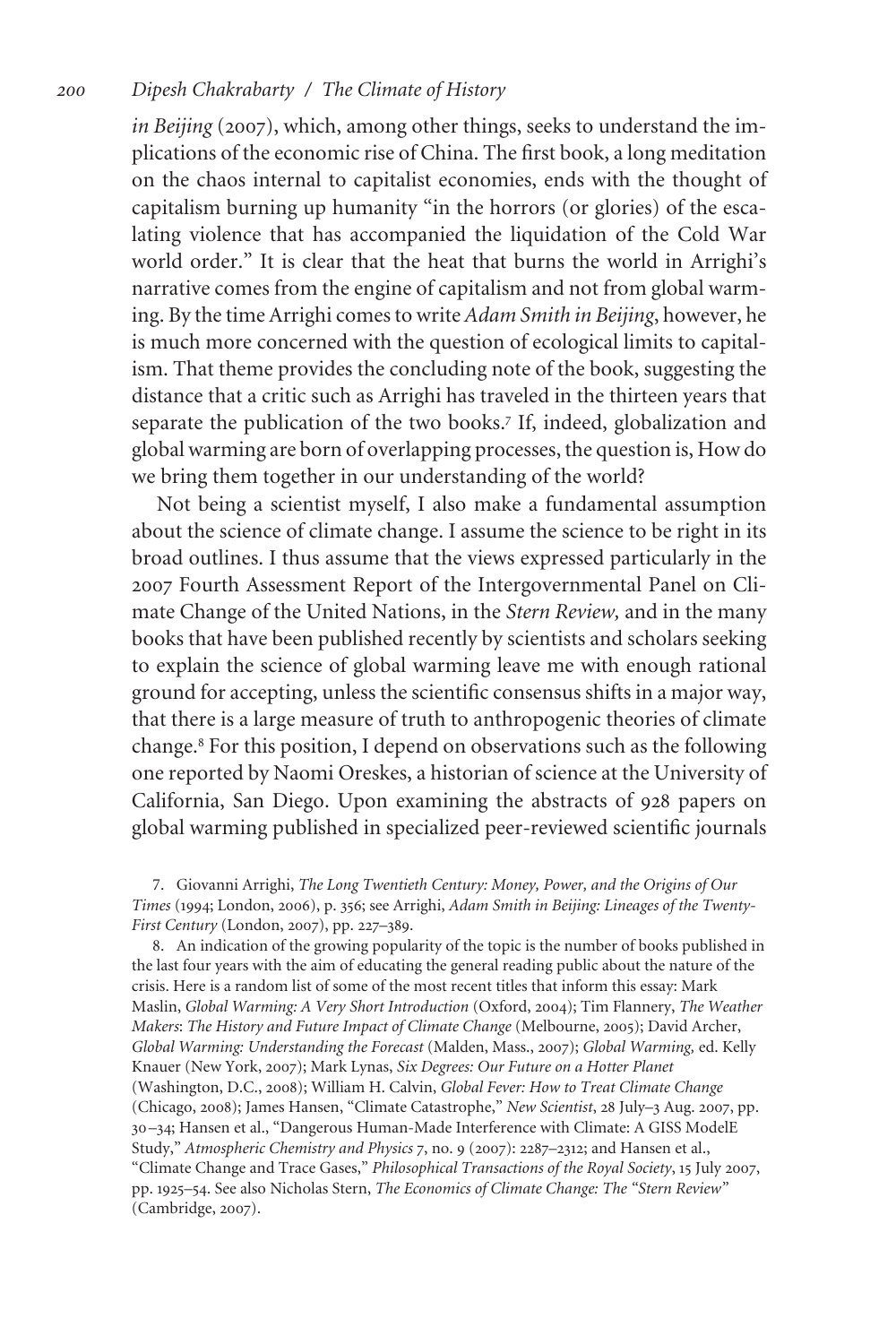between 1993 and 2003, Oreskes found that not a single one sought to refute the "consensus" among scientists "over the reality of humaninduced climate change." There is disagreement over the amount and direction of change. But "virtually all professional climate scientists," writes Oreskes, "agree on the reality of human-induced climate change, but debate continues on tempo and mode."<sup>9</sup> Indeed, in what I have read so far, I have not seen any reason yet for remaining a global-warming skeptic.

The scientific consensus around the proposition that the present crisis of climate change is man-made forms the basis of what I have to say here. In the interest of clarity and focus, I present my propositions in the form of four theses. The last three theses follow from the first one. I begin with the proposition that anthropogenic explanations of climate change spell the collapse of the age-old humanist distinction between natural history and human history and end by returning to the question I opened with: How does the crisis of climate change appeal to our sense of human universals while challenging at the same time our capacity for historical understanding?

# **Thesis 1: Anthropogenic Explanations of Climate Change Spell the Collapse of the Age-old Humanist Distinction between Natural History and Human History**

Philosophers and students of history have often displayed a conscious tendency to separate human history— or the story of human affairs, as R. G. Collingwood put it—from natural history, sometimes proceeding even to deny that nature could ever have history quite in the same way humans have it. This practice itself has a long and rich past of which, for reasons of space and personal limitations, I can only provide a very provisional, thumbnail, and somewhat arbitrary sketch.<sup>10</sup>

We could begin with the old Viconian-Hobbesian idea that we, humans, could have proper knowledge of only civil and political institutions because we made them, while nature remains God's work and ultimately inscrutable to man. "The true is identical with the created: *verum ipsum factum*" is how Croce summarized Vico's famous dictum.<sup>11</sup> Vico scholars have sometimes protested that Vico did not make such a drastic separation

9. Naomi Oreskes, "The Scientific Consensus on Climate Change: How Do We Know We're Not Wrong?" in *Climate Change: What It Means for Us, Our Children, and Our Grandchildren,* ed. Joseph F. C. Dimento and Pamela Doughman (Cambridge, Mass., 2007), pp. 73, 74.

10. A long history of this distinction is traced in Paolo Rossi, *The Dark Abyss of Time: The History of the Earth and the History of Nations from Hooke to Vico,* trans. Lydia G. Cochrane (1979; Chicago, 1984).

11. Benedetto Croce, *The Philosophy of Giambattista Vico*, trans. R. G. Collingwood (1913;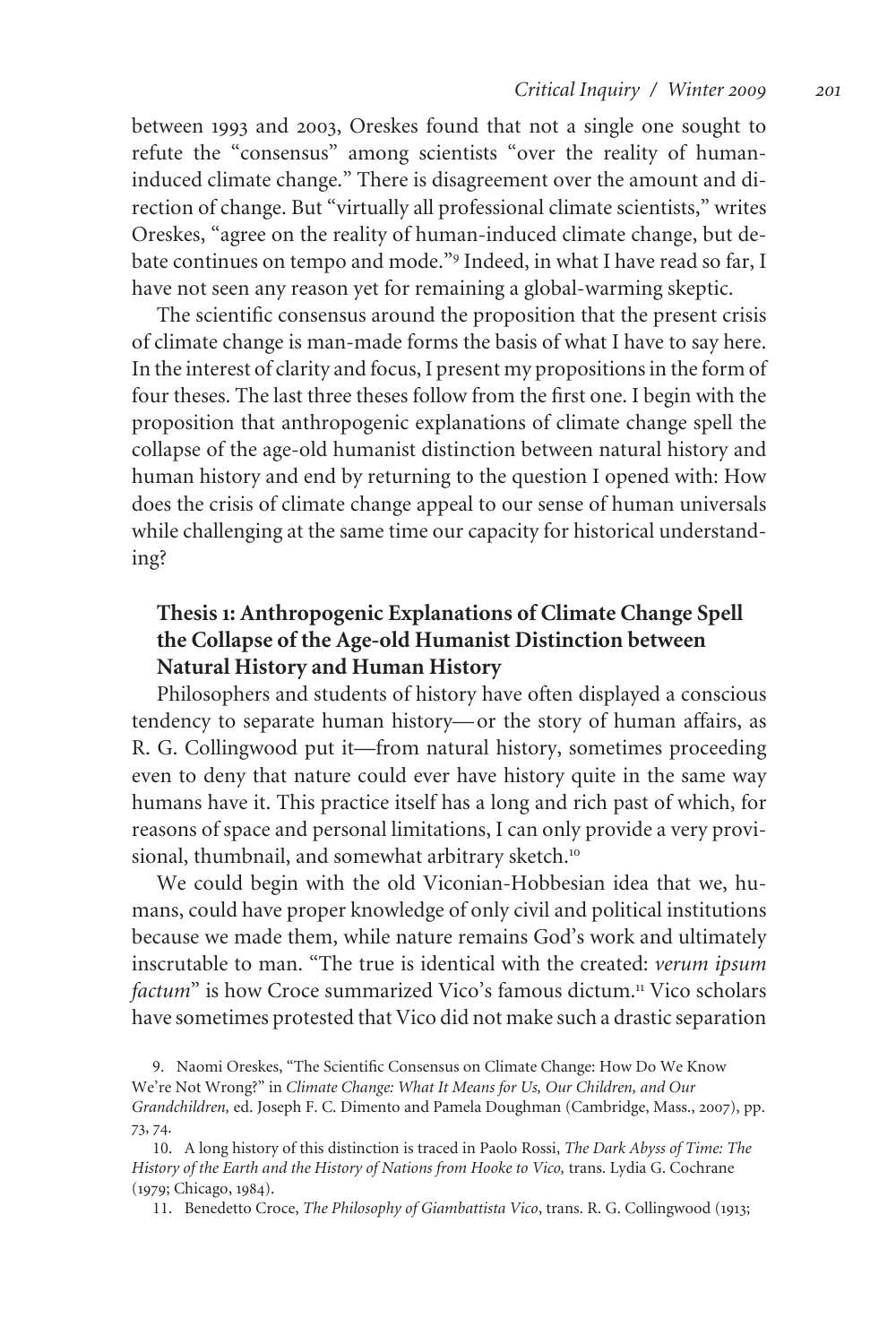between the natural and the human sciences as Croce and others read into his writings, but even they admit that such a reading is widespread.<sup>12</sup>

This Viconian understanding was to become a part of the historian's common sense in the nineteenth and twentieth centuries. It made its way into Marx's famous utterance that "men make their own history, but they do not make it just as they please" and into the title of the Marxist archaeologist V. Gordon Childe's well-known book, *Man Makes Himself*. <sup>13</sup> Croce seems to have been a major source of this distinction in the second half of the twentieth century through his influence on "the lonely Oxford historicist" Collingwood who, in turn, deeply influenced E. H. Carr's 1961 book, *What Is History?* which is still perhaps one of the best-selling books on the historian's craft.<sup>14</sup> Croce's thoughts, one could say, unbeknown to his legatees and with unforeseeable modifications, have triumphed in our understanding of history in the postcolonial age. Behind Croce and his adaptations of Hegel and hidden in Croce's creative misreading of his predecessors stands the more distant and foundational figure of Vico.<sup>15</sup> The connections here, again, are many and complex. Suffice it to say for now that Croce's 1911 book, *La filosofia di Giambattista Vico,* dedicated, significantly, to Wilhelm Windelband, was translated into English in 1913 by none other than Collingwood, who was an admirer, if not a follower, of the Italian master.

However, Collingwood's own argument for separating natural history from human ones developed its own inflections, while running, one might say, still on broadly Viconian lines as interpreted by Croce. Nature, Collingwood remarked, has no "inside." "In the case of nature, this distinction between the outside and the inside of an event does not arise. The events of

14. David Roberts describes Collingwood as "the lonely Oxford historicist. . . , in important respects a follower of Croce's" (David D. Roberts, *Benedetto Croce and the Uses of Historicism* [Berkeley, 1987], p. 325).

New Brunswick, N.J., 2002), p. 5. Carlo Ginzburg has alerted me to problems with Collingwood's translation.

<sup>12.</sup> See the discussion in Perez Zagorin, "Vico's Theory of Knowledge: A Critique," *Philosophical Quarterly* 34 (Jan. 1984): 15–30.

<sup>13.</sup> Karl Marx, "The Eighteenth Brumaire of Louis Bonaparte," in Marx and Frederick Engels, *Selected Works*, trans. pub., 3 vols. (Moscow, 1969), 1:398. See V. Gordon Childe, *Man Makes Himself* (London, 1941). Indeed, Althusser's revolt in the 1960s against humanism in Marx was in part a jihad against the remnants of Vico in the savant's texts; see Étienne Balibar, personal communication to author, 1 Dec. 2007. I am grateful to Ian Bedford for drawing my attention to complexities in Marx's connections to Vico.

<sup>15.</sup> On Croce's misreading of Vico, see the discussion in general in Cecilia Miller, *Giambattista Vico: Imagination and Historical Knowledge* (Basingstoke, 1993), and James C. Morrison, "Vico's Principle of *Verum* is *Factum* and the Problem of Historicism," *Journal of the History of Ideas* 39 (Oct.–Dec. 1978): 579–95.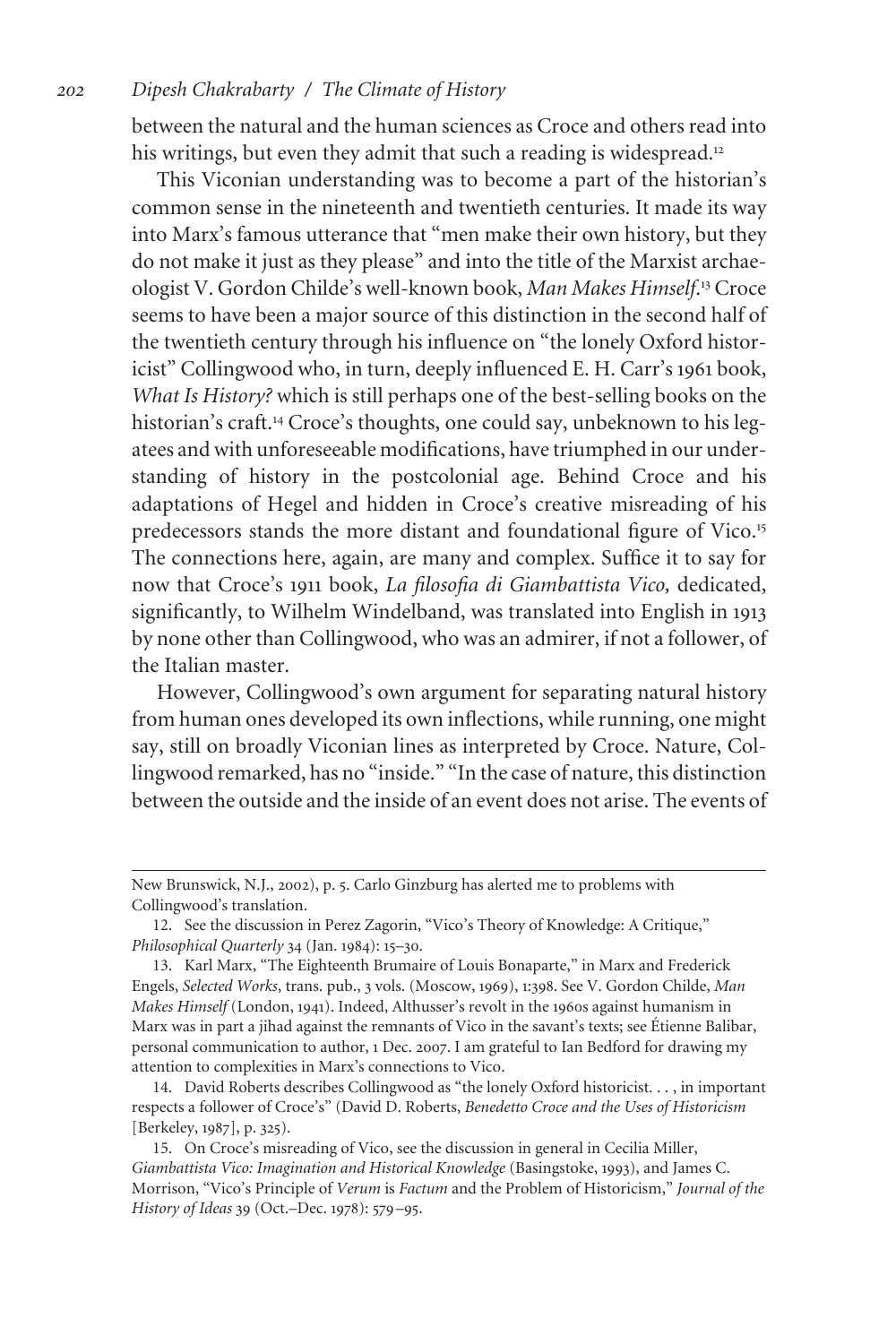nature are mere events, not the acts of agents whose thought the scientist endeavours to trace." Hence, "all history properly so called is the history of human affairs." The historian's job is "to think himself into [an] action, to discern the thought of its agent." A distinction, therefore, has "to be made between historical and non-historical human actions. . . . So far as man's conduct is determined by what may be called his animal nature, his impulses and appetites, it is non-historical; the process of those activities is a natural process." Thus, says Collingwood, "the historian is not interested in the fact that men eat and sleep and make love and thus satisfy their natural appetites; but he is interested in the social customs which they create by their thought as a framework within which these appetites find satisfaction in ways sanctioned by convention and morality." Only the history of the social construction of the body, not the history of the body as such, can be studied. By splitting the human into the natural and the social or cultural, Collingwood saw no need to bring the two together.<sup>16</sup>

In discussing Croce's 1893 essay "History Subsumed under the Concept of Art," Collingwood wrote, "Croce, by denying [the German idea] that history was a science at all, cut himself at one blow loose from naturalism, and set his face towards an idea of history as something radically different from nature."<sup>17</sup> David Roberts gives a fuller account of the more mature position in Croce. Croce drew on the writings of Ernst Mach and Henri Poincaré to argue that "the concepts of the natural sciences are human constructs elaborated for human purposes." "When we peer into nature," he said, "we find only ourselves." We do not "understand ourselves best as part of the natural world." So, as Roberts puts it, "Croce proclaimed that there is no world but the human world, then took over the central doctrine of Vico that we can know the human world because we have made it." For Croce, then, all material objects were subsumed into human thought. No rocks, for example, existed in themselves. Croce's idealism, Roberts explains, "does not mean that rocks, for example, 'don't exist' without human beings to think them. Apart from human concern and language, they neither exist nor do not exist, since 'exist' is a human concept that has meaning only within a context of human concerns and purposes."<sup>18</sup> Both Croce and Collingwood would thus enfold human history and nature, to the extent that the latter could be said to have history, into purposive human action. What exists beyond that does not "exist" because it does not exist for humans in any meaningful sense.

- 17. Ibid., p. 193.
- 18. Roberts, *Benedetto Croce and the Uses of Historicism*, pp. 59, 60, 62.

<sup>16.</sup> Collingwood, *The Idea of History* (1946; New York, 1976), pp. 214, 212, 213, 216.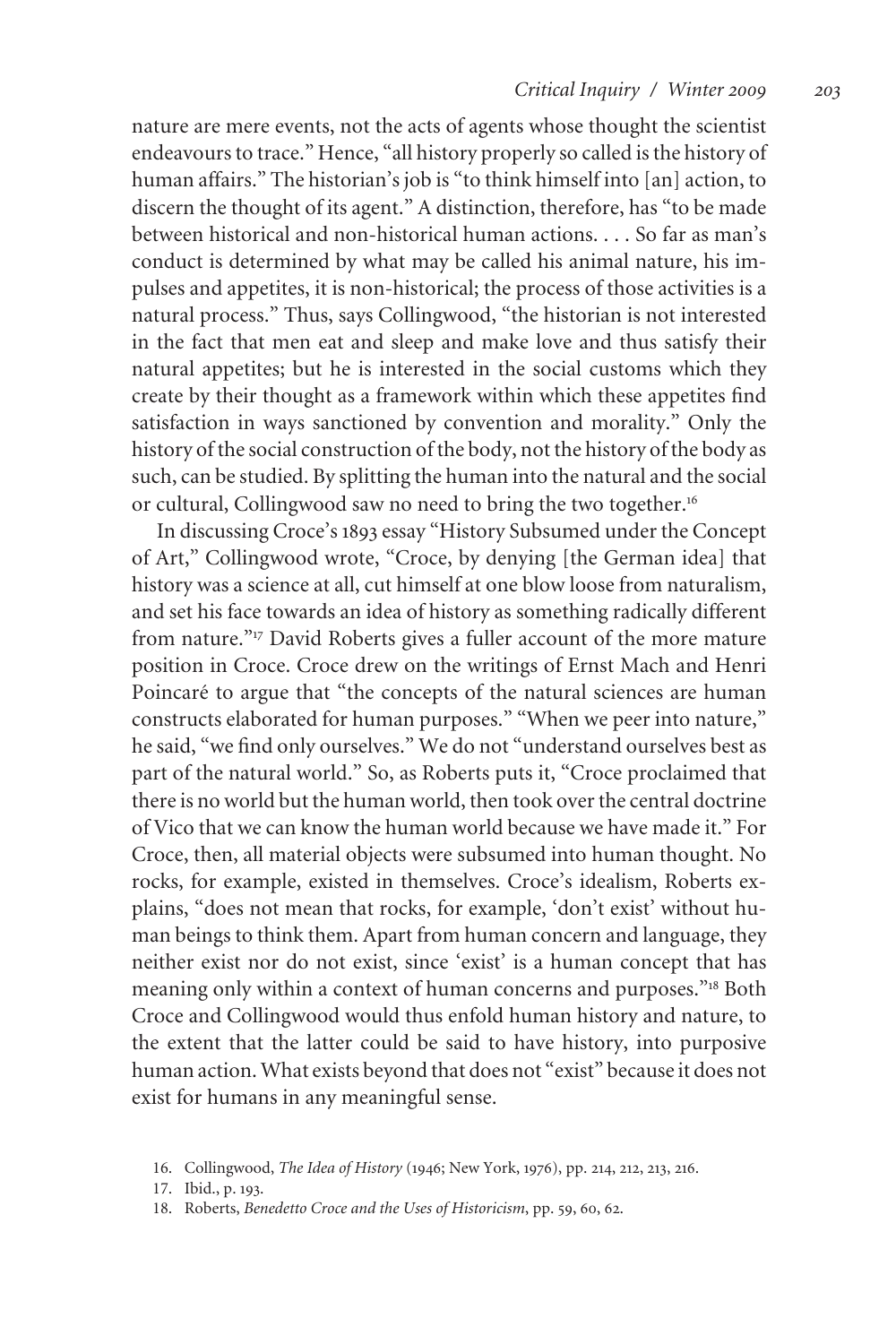In the twentieth century, however, other arguments, more sociological or materialist, have existed alongside the Viconian one. They too have continued to justify the separation of human from natural history. One influential though perhaps infamous example would be the booklet on the Marxist philosophy of history that Stalin published in 1938, *Dialectical and Historical Materialism*. This is how Stalin put the problem:

Geographical environment is unquestionably one of the constant and indispensable conditions of development of society and, of course,... [it] accelerates or retards its development. But its influence is not the *determining* influence, inasmuch as the changes and development of society proceed at an incomparably faster rate than the changes and development of geographical environment. In the space of 3000 years three different social systems have been successfully superseded in Europe: the primitive communal system, the slave system and the feudal system. . . . Yet during this period geographical conditions in Europe have either not changed at all, or have changed so slightly that geography takes no note of them. And that is quite natural. Changes in geographical environment of any importance require millions of years, whereas a few hundred or a couple of thousand years are enough for even very important changes in the system of human society.<sup>19</sup>

For all its dogmatic and formulaic tone, Stalin's passage captures an assumption perhaps common to historians of the mid-twentieth century: man's environment did change but changed so slowly as to make the history of man's relation to his environment almost timeless and thus not a subject of historiography at all. Even when Fernand Braudel rebelled against the state of the discipline of history as he found it in the late 1930s and proclaimed his rebellion later in 1949 through his great book *The Mediterranean*, it was clear that he rebelled mainly against historians who treated the environment simply as a silent and passive backdrop to their historical narratives, something dealt with in the introductory chapter but forgotten thereafter, as if, as Braudel put it, "the flowers did not come back every spring, the flocks of sheep migrate every year, or the ships sail on a real sea that changes with the seasons." In composing *The Mediterranean,* Braudel wanted to write a history in which the seasons—"a history of constant repetition, ever-recurring cycles"—and other recurrences in

<sup>19.</sup> Joseph Stalin, *Dialectical and Historical Materialism* (1938), www.marxists.org/ reference/archive/stalin/works/1938/09.htm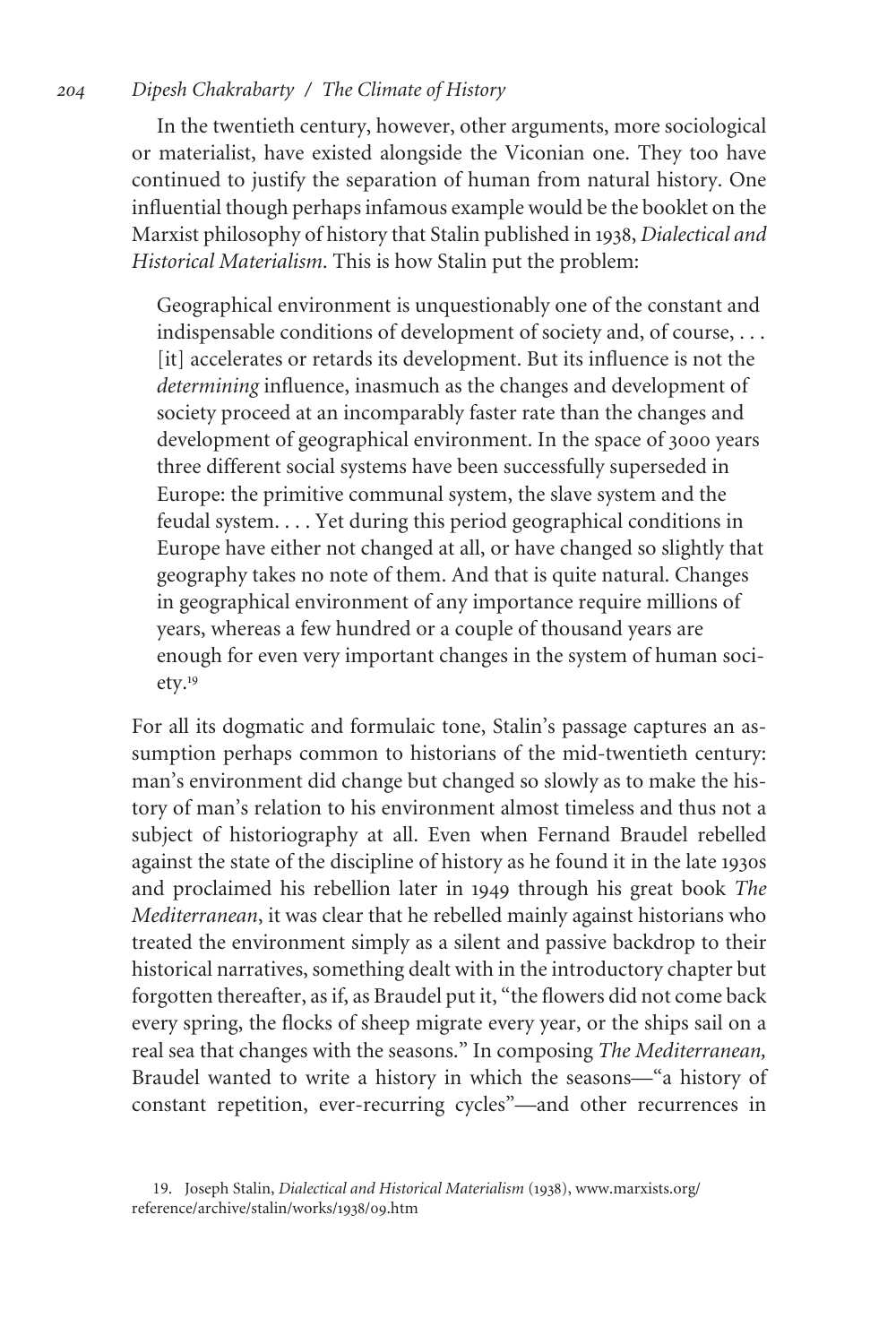nature played an active role in molding human actions.<sup>20</sup> The environment, in that sense, had an agentive presence in Braudel's pages, but the idea that nature was mainly repetitive had a long and ancient history in European thought, as Gadamer showed in his discussion of Johann Gustav Droysen.<sup>21</sup> Braudel's position was no doubt a great advance over the kind of nature-as-a-backdrop argument that Stalin developed. But it shared a fundamental assumption, too, with the stance adopted by Stalin: the history of "man's relationship to the environment" was so slow as to be "almost timeless."<sup>22</sup> In today's climatologists' terms, we could say that Stalin and Braudel and others who thought thus did not have available to them the idea, now widespread in the literature on global warming, that the climate, and hence the overall environment, can sometimes reach a tipping point at which this slow and apparently timeless backdrop for human actions transforms itself with a speed that can only spell disaster for human beings.

If Braudel, to some degree, made a breach in the binary of natural/ human history, one could say that the rise of environmental history in the late twentieth century made the breach wider. It could even be argued that environmental historians have sometimes indeed progressed towards producing what could be called natural histories of man. But there is a very important difference between the understanding of the human being that these histories have been based on and the agency of the human now being proposed by scientists writing on climate change. Simply put, environmental history, where it was not straightforwardly cultural, social, or economic history, looked upon human beings as biological agents. Alfred Crosby, Jr., whose book *The Columbian Exchange* did much to pioneer the "new" environmental histories in the early 1970s, put the point thus in his original preface: "Man is a biological entity before he is a Roman Catholic or a capitalist or anything else."<sup>23</sup> The recent book by Daniel Lord Smail, *On Deep History and the Brain*, is adventurous in attempting to connect knowledge gained from evolutionary and neurosciences with human his-

20. Fernand Braudel, "Preface to the First Edition," *The Mediterranean and the Mediterranean World in the Age of Philip II*, trans. Siân Reynolds, 2 vols. (1949; London, 1972), 1:20. See also Peter Burke, *The French Historical Revolution: The "Annales" School, 1929–89* (Stanford, Calif., 1990), pp. 32–64.

21. See Hans-Georg Gadamer, *Truth and Method*, 2d ed., trans. Joel Weinsheimer and Donald G. Marshall (1975, 1979; London, 1988), pp. 214–18. See also Bonnie G. Smith, "Gender and the Practices of Scientific History: The Seminar and Archival Research in the Nineteenth Century," *American Historical Review* 100 (Oct. 1995): 1150–76.

22. Braudel, "Preface to the First Edition," p. 20.

23. Alfred W. Crosby, Jr., *The Columbian Exchange: Biological and Cultural Consequences of 1492* (1972; London, 2003), p. xxv.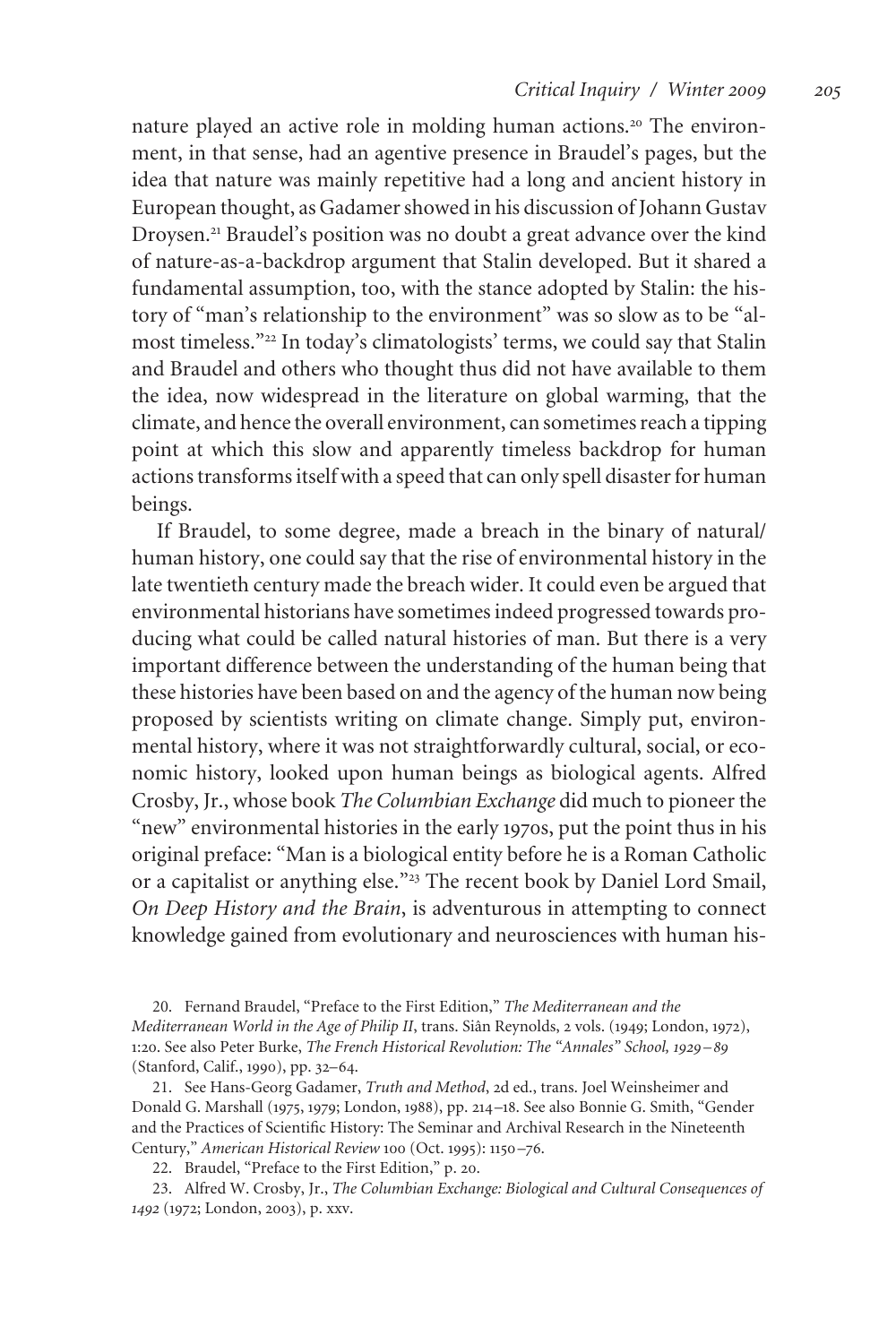tories. Smail's book pursues possible connections between biology and culture— between the history of the human brain and cultural history, in particular—while being always sensitive to the limits of biological reasoning. But it is the history of human biology and not any recent theses about the newly acquired geological agency of humans that concerns Smail.<sup>24</sup>

Scholars writing on the current climate-change crisis are indeed saying something significantly different from what environmental historians have said so far. In unwittingly destroying the artificial but time-honored distinction between natural and human histories, climate scientists posit that the human being has become something much larger than the simple biological agent that he or she always has been. Humans now wield a geological force. As Oreskes puts it: "To deny that global warming is real is precisely to deny that humans have become geological agents, changing the most basic physical processes of the earth."

For centuries, [she continues,] scientists thought that earth processes were so large and powerful that nothing we could do could change them. This was a basic tenet of geological science: that human chronologies were insignificant compared with the vastness of geological time; that human activities were insignificant compared with the force of geological processes. And once they were. But no more. There are now so many of us cutting down so many trees and burning so many billions of tons of fossil fuels that we have indeed become geological agents. We have changed the chemistry of our atmosphere, causing sea level to rise, ice to melt, and climate to change. There is no reason to think otherwise.<sup>25</sup>

Biological agents, geological agents—two different names with very different consequences. Environmental history, to go by Crosby's masterful survey of the origins and the state of the field in 1995, has much to do with biology and geography but hardly ever imagined human impact on the planet on a geological scale. It was still a vision of man "as a prisoner of climate," as Crosby put it quoting Braudel, and not of man as the maker of it.<sup>26</sup> To call human beings geological agents is to scale up our imagination of the human. Humans are biological agents, both collectively and as individuals. They have always been so. There was no point in human history when humans were not biological agents. But we can become geological agents only historically and collectively, that is, when we have reached

25. Oreskes, "The Scientific Consensus," p. 93.

<sup>24.</sup> See Daniel Lord Smail, *On Deep History and the Brain* (Berkeley, 2008), pp. 74–189.

<sup>26.</sup> Crosby Jr., "The Past and Present of Environmental History," *American Historical Review* 100 (Oct. 1995): 1185.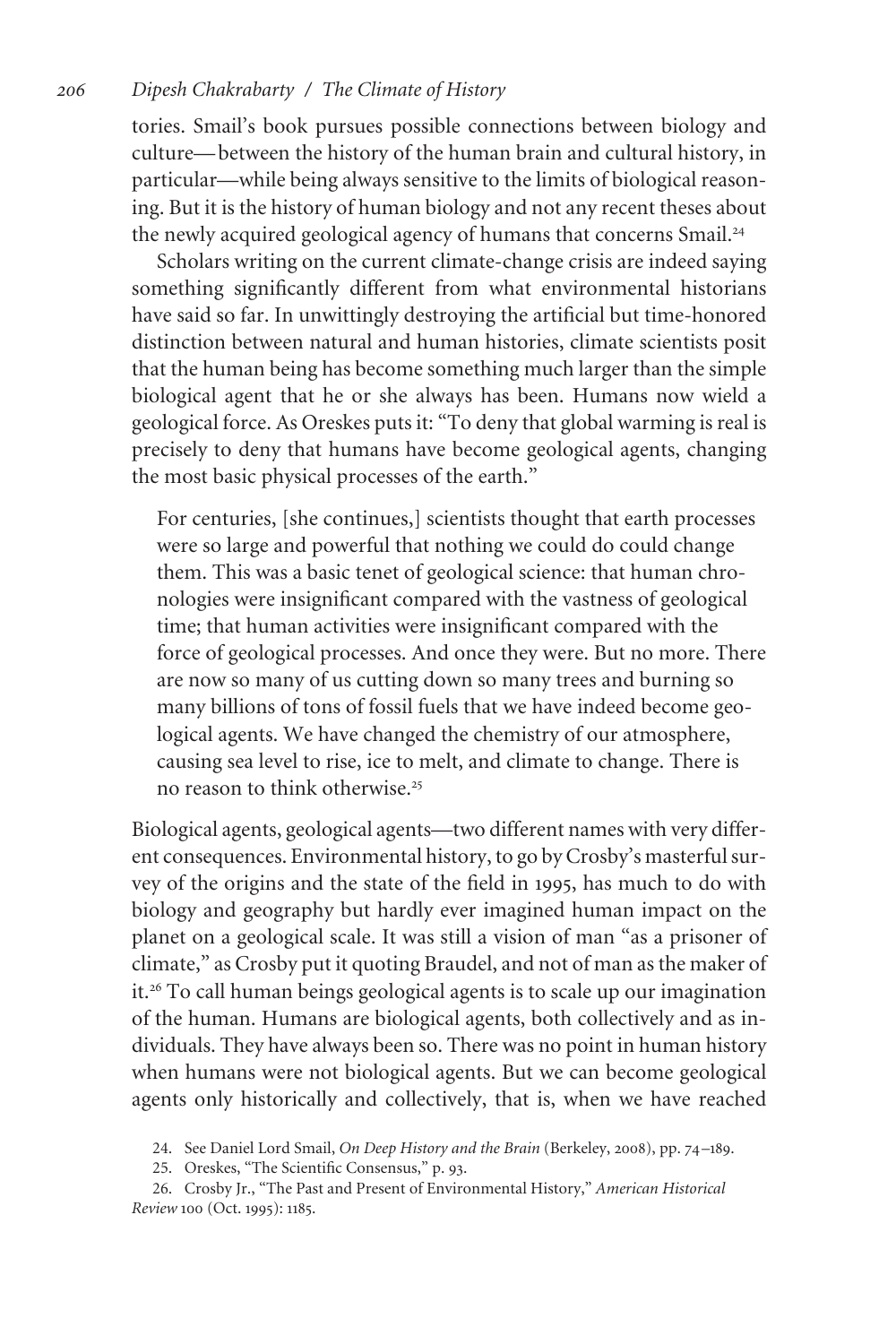numbers and invented technologies that are on a scale large enough to have an impact on the planet itself. To call ourselves geological agents is to attribute to us a force on the same scale as that released at other times when there has been a mass extinction of species. We seem to be currently going through that kind of a period. The current "rate in the loss of species diversity," specialists argue, "is similar in intensity to the event around 65 million years ago which wiped out the dinosaurs."<sup>27</sup> Our footprint was not always that large. Humans began to acquire this agency only since the Industrial Revolution, but the process really picked up in the second half of the twentieth century. Humans have become geological agents very recently in human history. In that sense, we can say that it is only very recently that the distinction between human and natural histories—much of which had been preserved even in environmental histories that saw the two entities in interaction— has begun to collapse. For it is no longer a question simply of man having an interactive relation with nature. This humans have always had, or at least that is how man has been imagined in a large part of what is generally called the Western tradition.<sup>28</sup> Now it is being claimed that humans are a force of nature in the geological sense. A fundamental assumption of Western (and now universal) political thought has come undone in this crisis.<sup>29</sup>

# **Thesis 2: The Idea of the Anthropocene, the New Geological Epoch When Humans Exist as a Geological Force, Severely Qualifies Humanist Histories of Modernity/Globalization**

How to combine human cultural and historical diversity with human freedom has formed one of the key underlying questions of human histories written of the period from 1750 to the years of present-day globalization. Diversity, as Gadamer pointed out with reference to Leopold von Ranke, was itself a figure of freedom in the historian's imagination of the

27. Will Steffen, director of the Centre for Resource and Environmental Studies at the Australian National University, quoted in "Humans Creating New 'Geological Age,'" *The Australian*, 31 Mar. 2008, www.theaustralian.news.com.au/story/0,,23458148-5006787,00.html. Steffen's reference was the Millennium Ecosystem Assessment Report of 2005. See also Neil Shubin, "The Disappearance of Species," *Bulletin of the American Academy of Arts and Sciences* 61 (Spring 2008): 17–19.

28. Bill McKibben's argument about the "end of nature" implied the end of nature as "a separate realm that had always served to make us feel smaller" (Bill McKibben, *The End of Nature* [1989; New York, 2006], p. xxii).

29. Bruno Latour's *Politics of Nature: How to Bring the Sciences into Democracy*, trans. Catherine Porter (1999; Cambridge, Mass., 2004), written before the intensification of the debate on global warming, calls into question the entire tradition of organizing the idea of politics around the assumption of a separate realm of nature and points to the problems that this assumption poses for contemporary questions of democracy.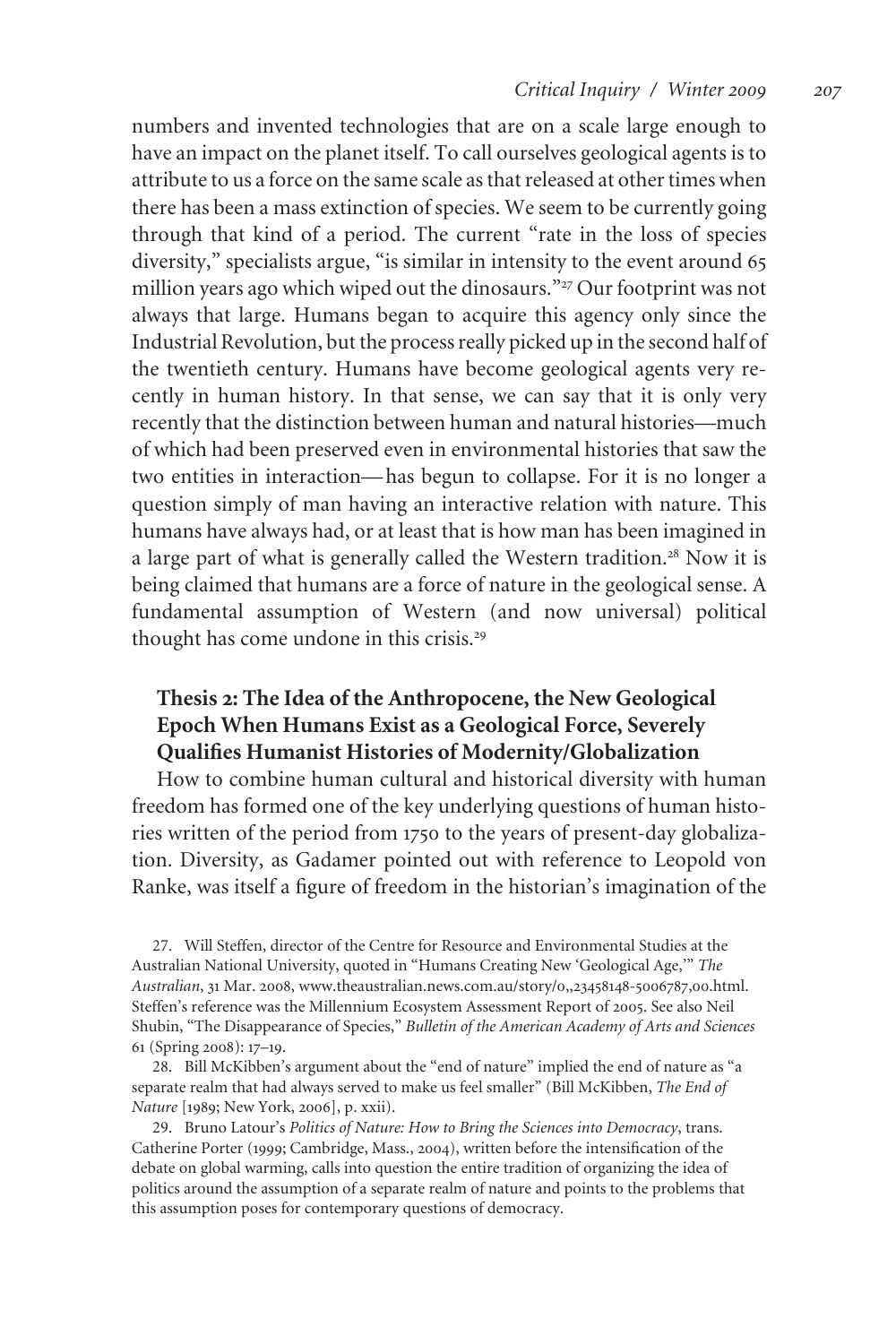historical process.<sup>30</sup> *Freedom* has, of course, meant different things at different times, ranging from ideas of human and citizens' rights to those of decolonization and self-rule. Freedom, one could say, is a blanket category for diverse imaginations of human autonomy and sovereignty. Looking at the works of Kant, Hegel, or Marx; nineteenth-century ideas of progress and class struggle; the struggle against slavery; the Russian and Chinese revolutions; the resistance to Nazism and Fascism; the decolonization movements of the 1950s and 1960s and the revolutions in Cuba and Vietnam; the evolution and explosion of the rights discourse; the fight for civil rights for African Americans, indigenous peoples, Indian *Dalits,* and other minorities; down to the kind of arguments that, say, Amartya Sen put forward in his book *Development as Freedom*, one could say that freedom has been the most important motif of written accounts of human history of these two hundred and fifty years. Of course, as I have already noted, freedom has not always carried the same meaning for everyone. Francis Fukuyama's understanding of freedom would be significantly different from that of Sen. But this semantic capaciousness of the word only speaks to its rhetorical power.

In no discussion of freedom in the period since the Enlightenment was there ever any awareness of the geological agency that human beings were acquiring at the same time as and through processes closely linked to their acquisition of freedom. Philosophers of freedom were mainly, and understandably, concerned with how humans would escape the injustice, oppression, inequality, or even uniformity foisted on them by other humans or human-made systems. Geological time and the chronology of human histories remained unrelated. This distance between the two calendars, as we have seen, is what climate scientists now claim has collapsed. The period I have mentioned, from 1750 to now, is also the time when human beings switched from wood and other renewable fuels to large-scale use of fossil fuel—first coal and then oil and gas. The mansion of modern freedoms stands on an ever-expanding base of fossil-fuel use. Most of our freedoms so far have been energy-intensive. The period of human history usually associated with what we today think of as the institutions of civilization—the beginnings of agriculture, the founding of cities, the rise of the religions we know, the invention of writing— began about ten thousand years ago, as the planet moved from one geological period, the last ice age or the Pleistocene, to the more recent and warmer Holocene. The Holocene is the period we are supposed to be in; but the possibility of

<sup>30.</sup> Gadamer, *Truth and Method*, p. 206: The historian "knows that everything could have been different, and every acting individual could have acted differently."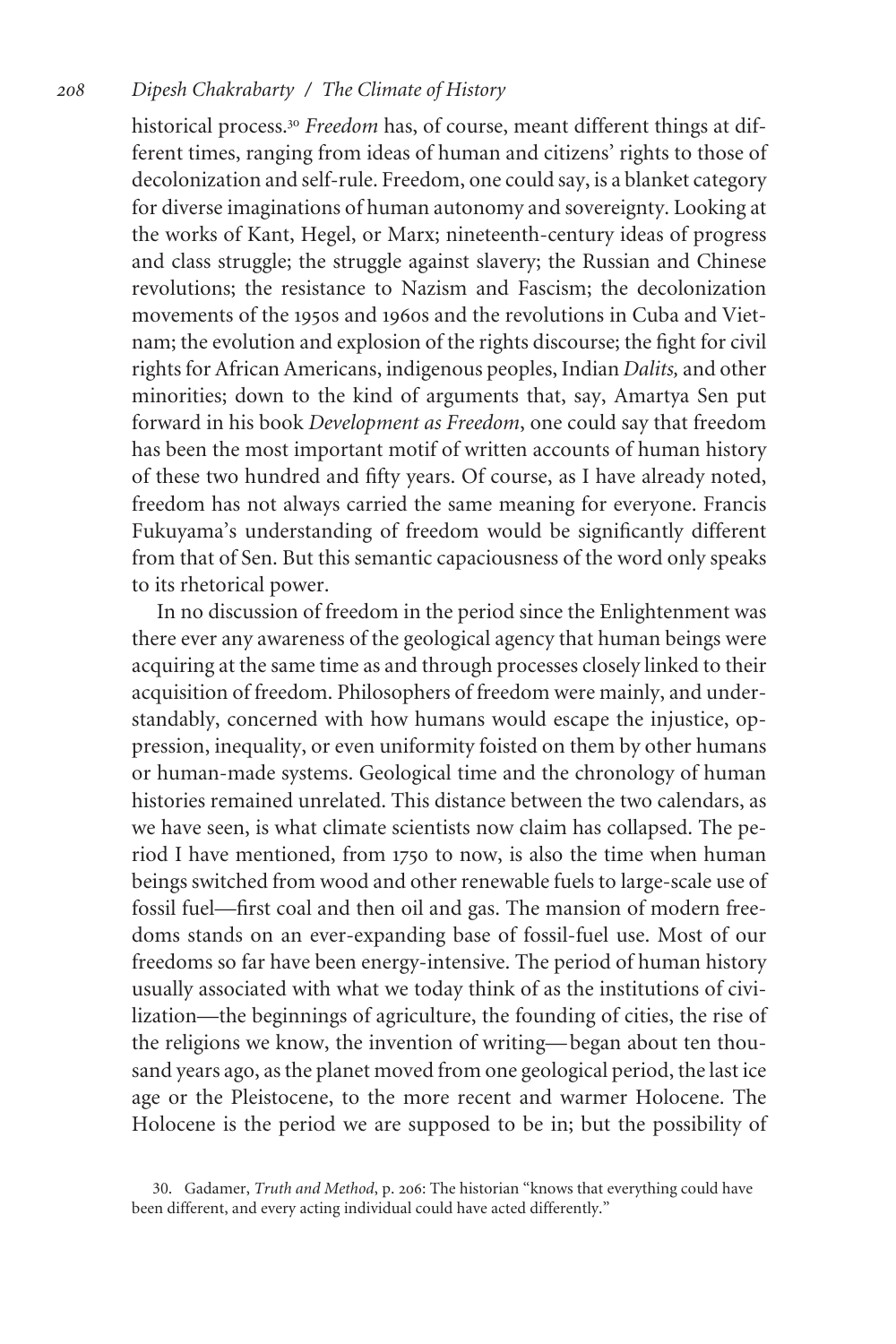anthropogenic climate change has raised the question of its termination. Now that humans—thanks to our numbers, the burning of fossil fuel, and other related activities— have become a geological agent on the planet, some scientists have proposed that we recognize the beginning of a new geological era, one in which humans act as a main determinant of the environment of the planet. The name they have coined for this new geological age is Anthropocene. The proposal was first made by the Nobelwinning chemist Paul J. Crutzen and his collaborator, a marine science specialist, Eugene F. Stoermer. In a short statement published in 2000, they said, "Considering... [the] major and still growing impacts of human activities on earth and atmosphere, and at all, including global, scales, it seems to us more than appropriate to emphasize the central role of mankind in geology and ecology by proposing to use the term 'anthropocene' for the current geological epoch."<sup>31</sup> Crutzen elaborated on the proposal in a short piece published in *Nature* in 2002:

For the past three centuries, the effects of humans on the global environment have escalated. Because of these anthropogenic emissions of carbon dioxide, global climate may depart significantly from natural behaviour for many millennia to come. It seems appropriate to assign the term "Anthropocene" to the present,... human-dominated, geological epoch, supplementing the Holocene—the warm period of the past 10–12 millennia. The Anthropocene could be said to have started in the latter part of the eighteenth century, when analyses of air trapped in polar ice showed the beginning of growing global concentrations of carbon dioxide and methane. This date also happens to coincide with James Watt's design of the steam engine in 1784.<sup>32</sup>

It is, of course, true that Crutzen's saying so does not make the Anthropocene an officially accepted geologic period. As Mike Davis comments, "in geology, as in biology or history, periodization is a complex, controversial art," involving, always, vigorous debates and contestation.<sup>33</sup> The name Holocene for "the post-glacial geological epoch of the past ten to twelve thousand years" ("A," p.17), for example, gained no immediate acceptance when proposed—apparently by Sir Charles Lyell—in 1833. The International Geological Congress officially adopted the name at their meeting in

<sup>31.</sup> Paul J. Crutzen and Eugene F. Stoermer, "The Anthropocene," *IGBP [International Geosphere-Biosphere Programme] Newsletter* 41 (2000): 17; hereafter abbreviated "A."

<sup>32.</sup> Crutzen, "Geology of Mankind," *Nature,* 3 Jan. 2002, p. 23.

<sup>33.</sup> Mike Davis, "Living on the Ice Shelf: Humanity's Meltdown," 26 June 2008, tomdispatch.com/post/174949; hereafter abbreviated "LIS." I am grateful to Lauren Berlant for

bringing this essay to my attention.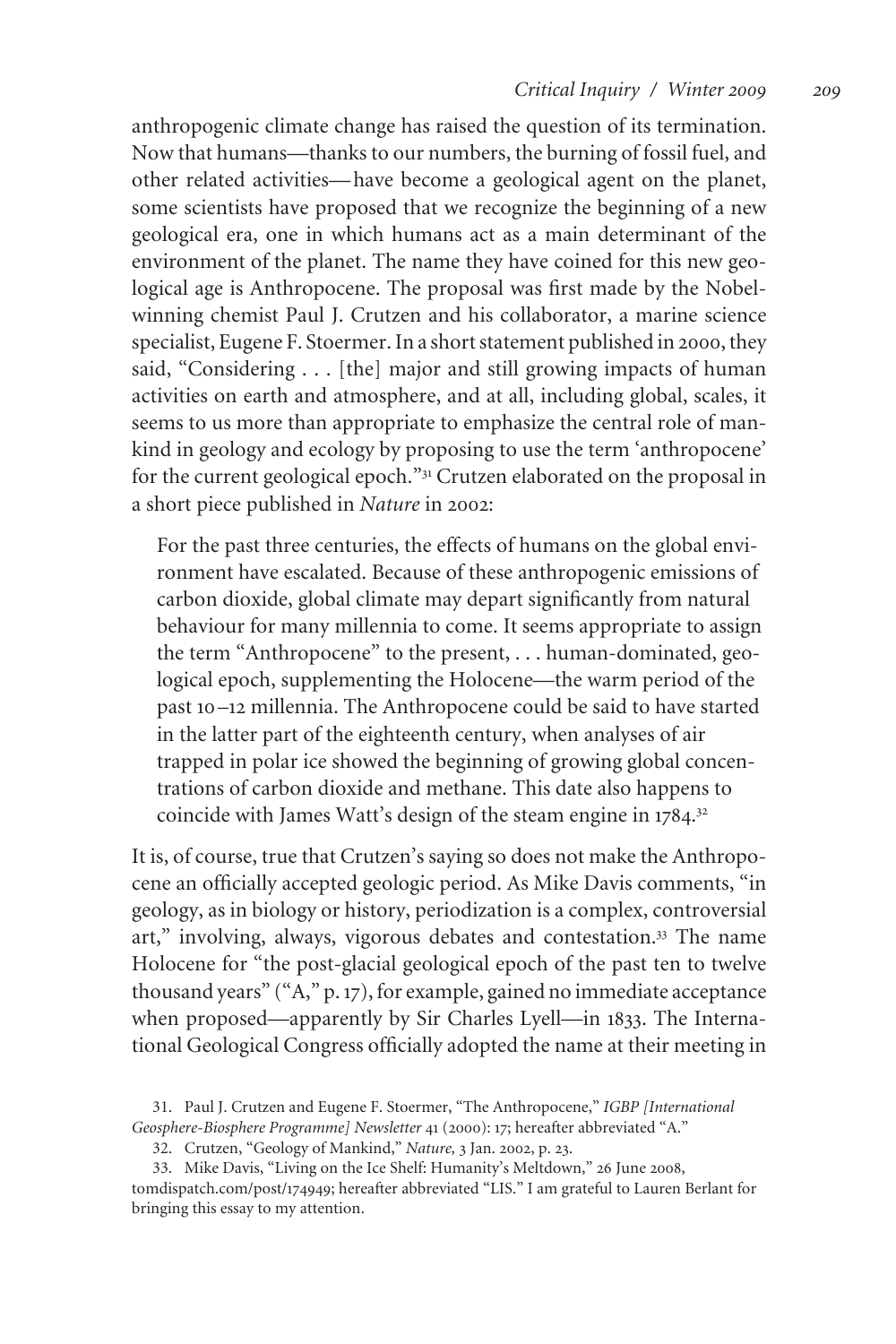Bologna after about fifty years in 1885 (see "A," p. 17). The same goes for Anthropocene. Scientists have engaged Crutzen and his colleagues on the question of when exactly the Anthropocene may have begun. But the February 2008 newsletter of the Geological Society of America, *GSA Today*, opens with a statement signed by the members of the Stratigraphy Commission of the Geological Society of London accepting Crutzen's definition and dating of the Anthropocene.<sup>34</sup> Adopting a "conservative" approach, they conclude: "Sufficient evidence has emerged of stratigraphically significant change (both elapsed and imminent) for recognition of the Anthropocene— currently a vivid yet informal metaphor of global environmental change—as a new geological epoch to be considered for formalization by international discussion."<sup>35</sup> There is increasing evidence that the term is gradually winning acceptance among social scientists as well.<sup>36</sup>

So, has the period from 1750 to now been one of freedom or that of the Anthropocene? Is the Anthropocene a critique of the narratives of freedom? Is the geological agency of humans the price we pay for the pursuit of freedom? In some ways, yes. As Edward O. Wilson said in his *The Future of Life*: "Humanity has so far played the role of planetary killer, concerned only with its own short-term survival. We have cut much of the heart out of biodiversity. . . . If Emi, the Sumatran rhino could speak, she might tell us that the twenty-first century is thus far no exception."<sup>37</sup> But the relation between Enlightenment themes of freedom and the collapsing of human and geological chronologies seems more complicated and contradictory than a simple binary would allow. It is true that human beings have tumbled into being a geological agent through our own decisions. The Anthropocene, one might say, has been an unintended consequence of human choices. But it is also clear that for humans any thought of the way out of our current predicament cannot but refer to the idea of deploying reason in global, collective life. As Wilson put it: "We know more about the prob-

34. See William F. Ruddiman, "The Anthropogenic Greenhouse Era Began Thousands of Years Ago," *Climatic Change* 61, no. 3 (2003): 261–93; Crutzen and Steffen, "How Long Have We Been in the Anthropocene Era?" *Climatic Change* 61, no. 3 (2003): 251–57; and Jan Zalasiewicz et al., "Are We Now Living in the Anthropocene?" *GSA Today* 18 (Feb. 2008): 4–8. I am grateful to Neptune Srimal for this reference.

35. Zalasiewicz et al., "Are We Now Living in the Anthropocene?" p. 7. Davis described the London Society as "the world's oldest association of Earth scientists, founded in 1807" ("LIS").

36. See, for instance, Libby Robin and Steffen, "History for the Anthropocene," *History Compass* 5, no. 5 (2007): 1694–1719, and Jeffrey D. Sachs, "The Anthropocene," *Common Wealth: Economics for a Crowded Planet* (New York, 2008), pp. 57–82. Thanks to Debjani Ganguly for drawing my attention to the essay by Robin and Steffen, and to Robin for sharing it with me.

37. Edward O. Wilson, *The Future of Life* (New York, 2002), p. 102; hereafter abbreviated *FL*.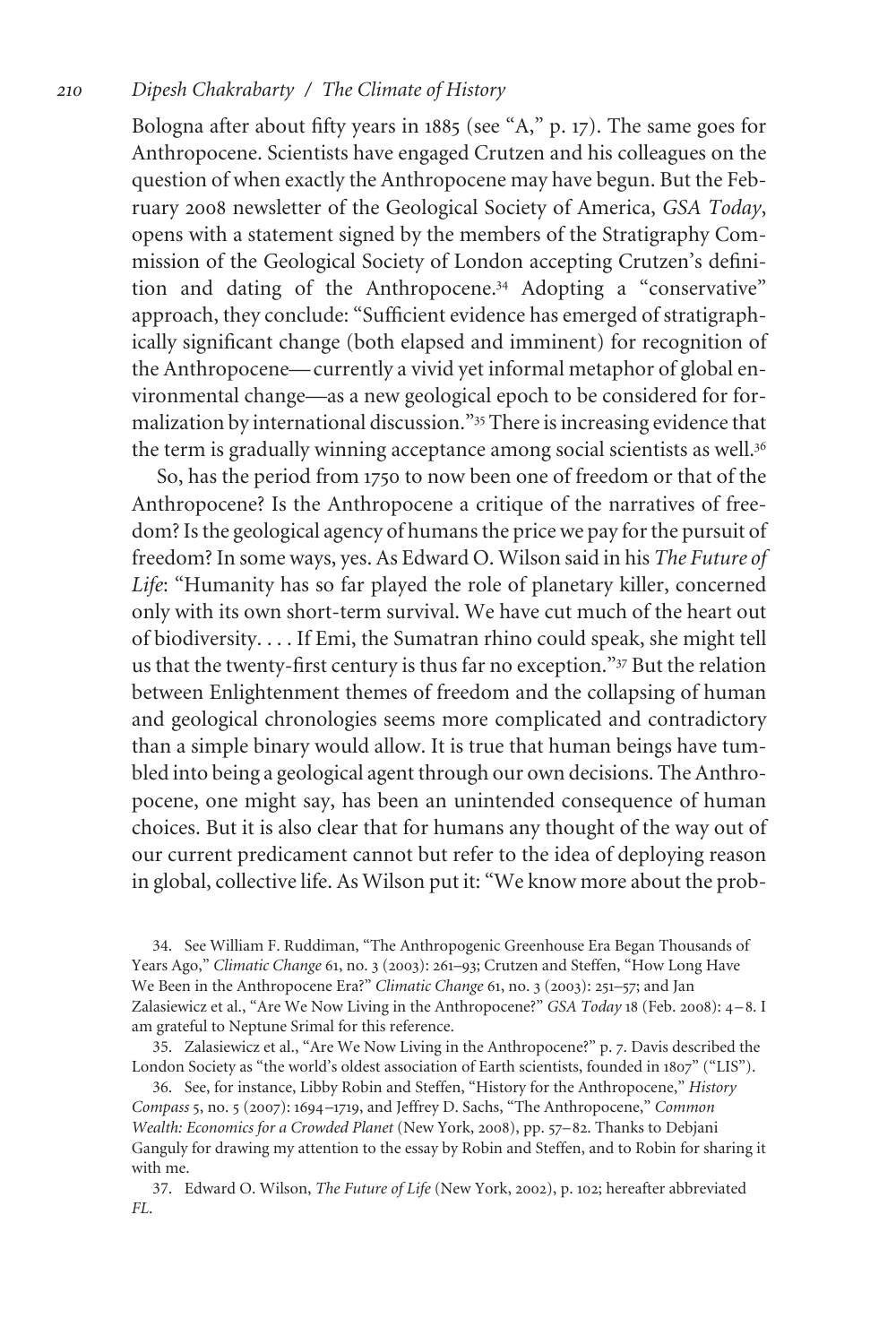lem now. . . . We know what to do" (*FL,* p. 102). Or, to quote Crutzen and Stoermer again:

Mankind will remain a major geological force for many millennia, maybe millions of years, to come. To develop a world-wide accepted strategy leading to sustainability of ecosystems against human-induced stresses will be one of the great future tasks of mankind, requiring intensive research efforts and wise application of knowledge thus acquired. . . . An exciting, but also difficult and daunting task lies ahead of the global research and engineering community to guide mankind towards global, sustainable, environmental management.  $[$ "A," p. 18]

Logically, then, in the era of the Anthropocene, we need the Enlightenment (that is, reason) even more than in the past. There is one consideration though that qualifies this optimism about the role of reason and that has to do with the most common shape that freedom takes in human societies: politics. Politics has never been based on reason alone. And politics in the age of the masses and in a world already complicated by sharp inequalities between and inside nations is something no one can control. "Sheer demographic momentum," writes Davis, "will increase the world's urban population by 3 billion people over the next 40 years (90% of them in poor cities), and no one—absolutely no one [including, one might say, scholars on the Left]— has a clue how a planet of slums, with growing food and energy crises, will accommodate their biological survival, much less their inevitable aspirations to basic happiness and dignity" ("LIS").

It is not surprising then that the crisis of climate change should produce anxieties precisely around futures that we cannot visualize. Scientists' hope that reason will guide us out of the present predicament is reminiscent of the social opposition between the myth of Science and the actual politics of the sciences that Bruno Latour discusses in his *Politics of Nature*. <sup>38</sup> Bereft of any sense of politics, Wilson can only articulate his sense of practicality as a philosopher's hope mixed with anxiety: "Perhaps we will act in time" (*FL,* p. 102). Yet the very science of global warming produces of necessity political imperatives. Tim Flannery's book, for instance, raises the dark prospects of an "Orwellian nightmare" in a chapter entitled "2084: The Carbon Dictatorship?"<sup>39</sup> Mark Maslin concludes his book with some gloomy thoughts: "It is unlikely that global politics will solve global warming. Technofixes are dangerous or cause problems as bad as the ones they are

<sup>38.</sup> See Latour, *Politics of Nature*.

<sup>39.</sup> Flannery, *The Weather Makers*, p. xiv.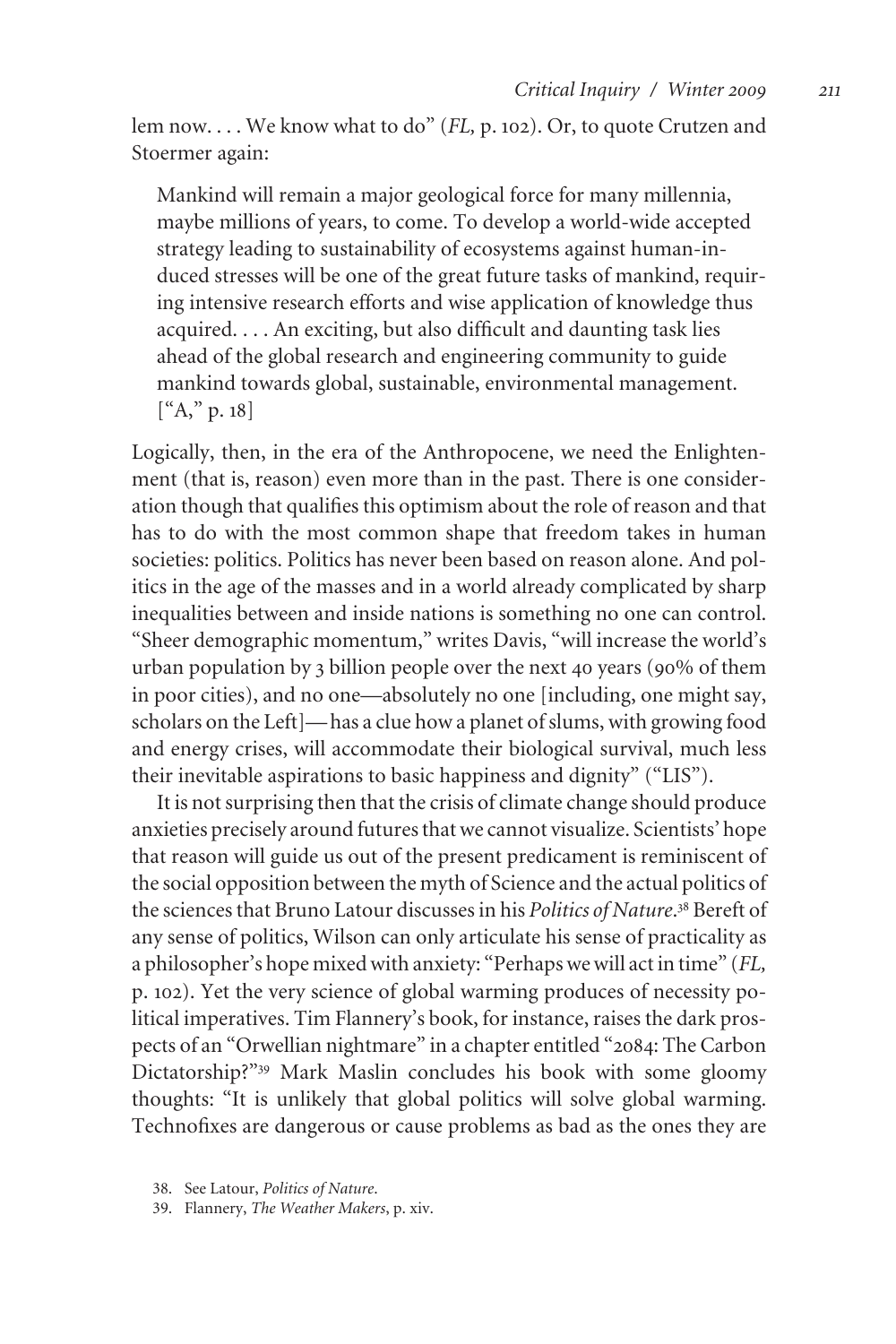aimed at fixing.... [Global warming] requires nations and regions to plan for the next 50 years, something that most societies are unable to do because of the very short-term nature of politics." His recommendation, "we must prepare for the worst and adapt," coupled with Davis's observations about the coming "planet of slums" places the question of human freedom under the cloud of the Anthropocene.<sup>40</sup>

# **Thesis 3: The Geological Hypothesis Regarding the Anthropocene Requires Us to Put Global Histories of Capital in Conversation with the Species History of Humans**

Analytic frameworks engaging questions of freedom by way of critiques of capitalist globalization have *not*, in any way, become obsolete in the age of climate change. If anything, as Davis shows, climate change may well end up accentuating all the inequities of the capitalist world order if the interests of the poor and vulnerable are neglected (see "LIS"). Capitalist globalization exists; so should its critiques. But these critiques do not give us an adequate hold on human history once we accept that the crisis of climate change is here with us and may exist as part of this planet for much longer than capitalism or long after capitalism has undergone many more historic mutations. The problematic of globalization allows us to read climate change only as a crisis of capitalist management. While there is no denying that climate change has profoundly to do with the history of capital, a critique that is only a critique of capital is not sufficient for addressing questions relating to human history once the crisis of climate change has been acknowledged and the Anthropocene has begun to loom on the horizon of our present. The geologic now of the Anthropocene has become entangled with the now of human history.

Scholars who study human beings in relation to the crisis of climate change and other ecological problems emerging on a world scale make a distinction between the recorded history of human beings and their deep history. Recorded history refers, very broadly, to the ten thousand years that have passed since the invention of agriculture but more usually to the last four thousand years or so for which written records exist. Historians of modernity and "early modernity" usually move in the archives of the last four hundred years. The history of humans that goes beyond these years of written records constitutes what other students of human pasts—not professional historians— call deep history. As Wilson, one of the main pro-

<sup>40.</sup> Maslin, *Global Warming*, p. 147. For a discussion of how fossil fuels created both the possibilities for and the limits of democracy in the twentieth century, see Timothy Mitchell, "Carbon Democracy," forthcoming in *Economy and Society*. I am grateful to Mitchell for letting me cite this unpublished paper.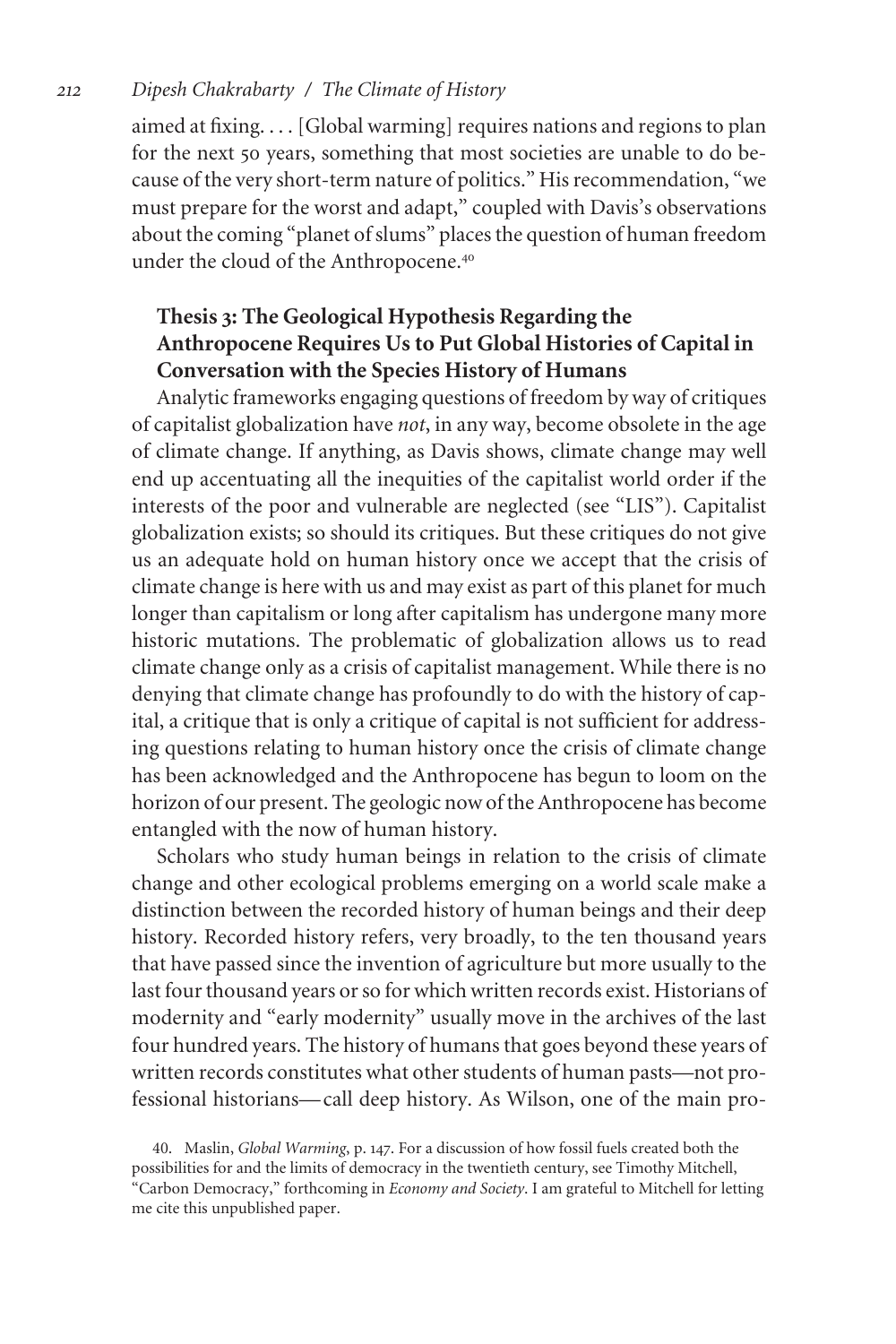ponents of this distinction, writes: "Human behavior is seen as the product not just of recorded history, ten thousand years recent, but of deep history, the combined genetic and cultural changes that created humanity over hundreds of [thousands of] years."<sup>41</sup> It, of course, goes to the credit of Smail that he has attempted to explain to professional historians the intellectual appeal of deep history.<sup>42</sup>

Without such knowledge of the deep history of humanity it would be difficult to arrive at a secular understanding of why climate change constitutes a crisis for humans. Geologists and climate scientists may explain why the current phase of global warming—as distinct from the warming of the planet that has happened before—is anthropogenic in nature, but the ensuing crisis for humans is not understandable unless one works out the consequences of that warming. The consequences make sense only if we think of humans as a form of life and look on human history as part of the history of life on this planet. For, ultimately, what the warming of the planet threatens is not the geological planet itself but the very conditions, both biological and geological, on which the survival of human life as developed in the Holocene period depends.

The word that scholars such as Wilson or Crutzen use to designate life in the human form—and in other living forms—is *species.* They speak of the human being as a species and find that category useful in thinking about the nature of the current crisis. It is a word that will never occur in any standard history or political-economic analysis of globalization by scholars on the Left, for the analysis of globalization refers, for good reasons, only to the recent and recorded history of humans. Species thinking, on the other hand, is connected to the enterprise of deep history. Further, Wilson and Crutzen actually find such thinking essential to visualizing human well-being. As Wilson writes: "We need this longer view . . . not only to understand our species but more firmly to secure its future" (*SN,* p. x). The task of placing, historically, the crisis of climate change thus requires us to bring together intellectual formations that are somewhat in tension with each other: the planetary and the global; deep and recorded histories; species thinking and critiques of capital.

In saying this, I work somewhat against the grain of historians' thinking on globalization and world history. In a landmark essay published in 1995 and entitled "World History in a Global Age," Michael Geyer and Charles Bright wrote, "At the end of the twentieth century, we encounter, not a

<sup>41.</sup> Wilson, *In Search of Nature* (Washington, D.C., 1996), pp. ix–x; hereafter abbreviated *SN*.

<sup>42.</sup> See Smail, *On Deep History and the Brain*.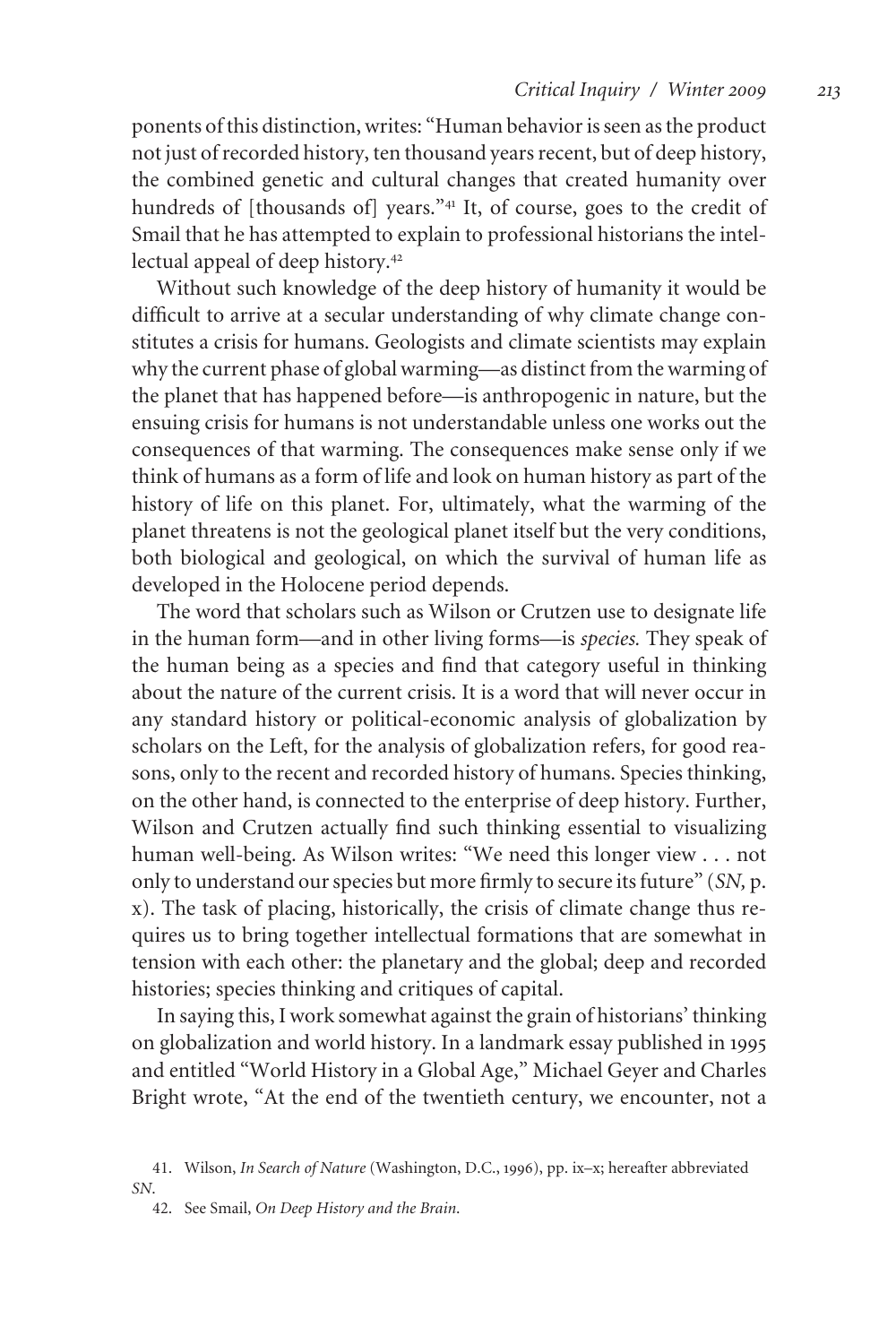universalizing and single modernity but an integrated world of multiple and multiplying modernities." "As far as world history is concerned," they said, "there is no universalizing spirit.... There are, instead, many very specific, very material and pragmatic practices that await critical reflection and historical study." Yet, thanks to global connections forged by trade, empires, and capitalism, "we confront a startling new condition: humanity, which has been the subject of world history for many centuries and civilizations, has now come into the purview of all human beings. This humanity is extremely polarized into rich and poor."<sup>43</sup> This humanity, Geyer and Bright imply in the spirit of the philosophies of difference, is not one. It does not, they write, "form a single homogenous civilization." "Neither is this humanity any longer a mere species or a natural condition. For the first time," they say, with some existentialist flourish, "we as human beings collectively constitute ourselves and, hence, are responsible for ourselves" ("WH," p. 1059). Clearly, the scientists who advocate the idea of the Anthropocene are saying something quite the contrary. They argue that because humans constitute a particular kind of species they can, in the process of dominating other species, acquire the status of a geologic force. Humans, in other words, have become a natural condition, at least today. How do we create a conversation between these two positions?

It is understandable that the biological-sounding talk of species should worry historians. They feel concerned about their finely honed sense of contingency and freedom in human affairs having to cede ground to a more deterministic view of the world. Besides, there are always, as Smail recognizes, dangerous historical examples of the political use of biology.<sup>44</sup> The idea of species, it is feared, in addition, may introduce a powerful degree of essentialism in our understanding of humans. I will return to the question of contingency later in this section, but, on the issue of essentialism, Smail helpfully points out why species cannot be thought of in essentialist terms:

Species, according to Darwin, are not fixed entities with natural essences imbued in them by the Creator.... Natural selection does not homogenize the individuals of a species.... Given this state of affairs, the search for a normal... nature and body type [of any particular species] is futile. And so it goes for the equally futile quest to identify

<sup>43.</sup> Michael Geyer and Charles Bright, "World History in a Global Age," *American Historical Review* 100 (Oct. 1995): 1058–59; hereafter abbreviated "WH."

<sup>44.</sup> See Smail, *On Deep History and the Brain*, p. 124.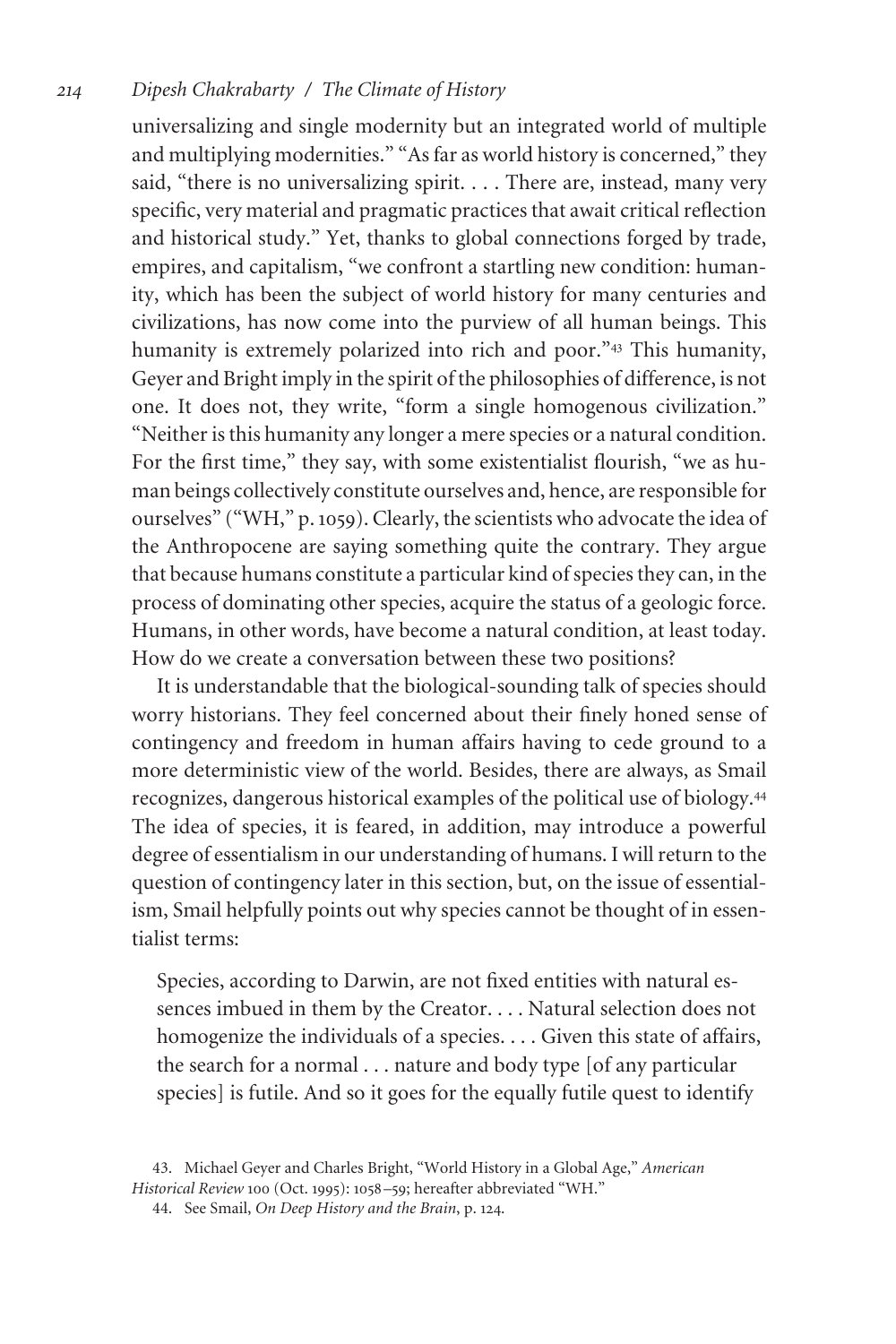"human nature." Here, as in so many areas, biology and cultural studies are fundamentally congruent.<sup>45</sup>

It is clear that different academic disciplines position their practitioners differently with regard to the question of how to view the human being. All disciplines have to create their objects of study. If medicine or biology reduces the human to a certain specific understanding of him or her, humanist historians often do not realize that the protagonists of their stories—persons—are reductions, too. Absent personhood, there is no human subject of history. That is why Derrida earned the wrath of Foucault by pointing out that any desire to enable or allow madness *itself* to speak in a history of madness would be "the *maddest* aspect" of the project.<sup>46</sup> An object of critical importance to humanists of all traditions, personhood is nevertheless no less of a reduction of or an abstraction from the embodied and whole human being than, say, the human skeleton discussed in an anatomy class.

The crisis of climate change calls on academics to rise above their disciplinary prejudices, for it is a crisis of many dimensions. In that context, it is interesting to observe the role that the category of species has begun to play among scholars, including economists, who have already gone further than historians in investigating and explaining the nature of this crisis. The economist Jeffrey Sachs's book, *Common Wealth*, meant for the educated but lay public, uses the idea of species as central to its argument and devotes a whole chapter to the Anthropocene.<sup>47</sup> In fact, the scholar from whom Sachs solicited a foreword for his book was none other than Edward Wilson. The concept of species plays a quasi-Hegelian role in Wilson's foreword in the same way as the multitude or the masses in Marxist writings. If Marxists of various hues have at different times thought that the good of humanity lay in the prospect of the oppressed or the multitude realizing their own global unity through a process of coming into selfconsciousness, Wilson pins his hope on the unity possible through our collective self-recognition as a species: "Humanity has consumed or transformed enough of Earth's irreplaceable resources to be in better shape than ever before. We are smart enough and now, one hopes, well informed enough to achieve self-understanding as a unified species. . . . We will be wise to look on ourselves as a species."<sup>48</sup>

45. Ibid. pp. 124–25.

46. Jacques Derrida, "Cogito and the History of Madness," *Writing and Difference*, trans. Alan Bass (Chicago, 1978), p. 34.

47. See Sachs, *Common Wealth*, pp. 57–82.

48. Wilson, foreword to Sachs, *Common Wealth*, p. xii. Students of Marx may be reminded here of the use of the category "species being" by the young Marx.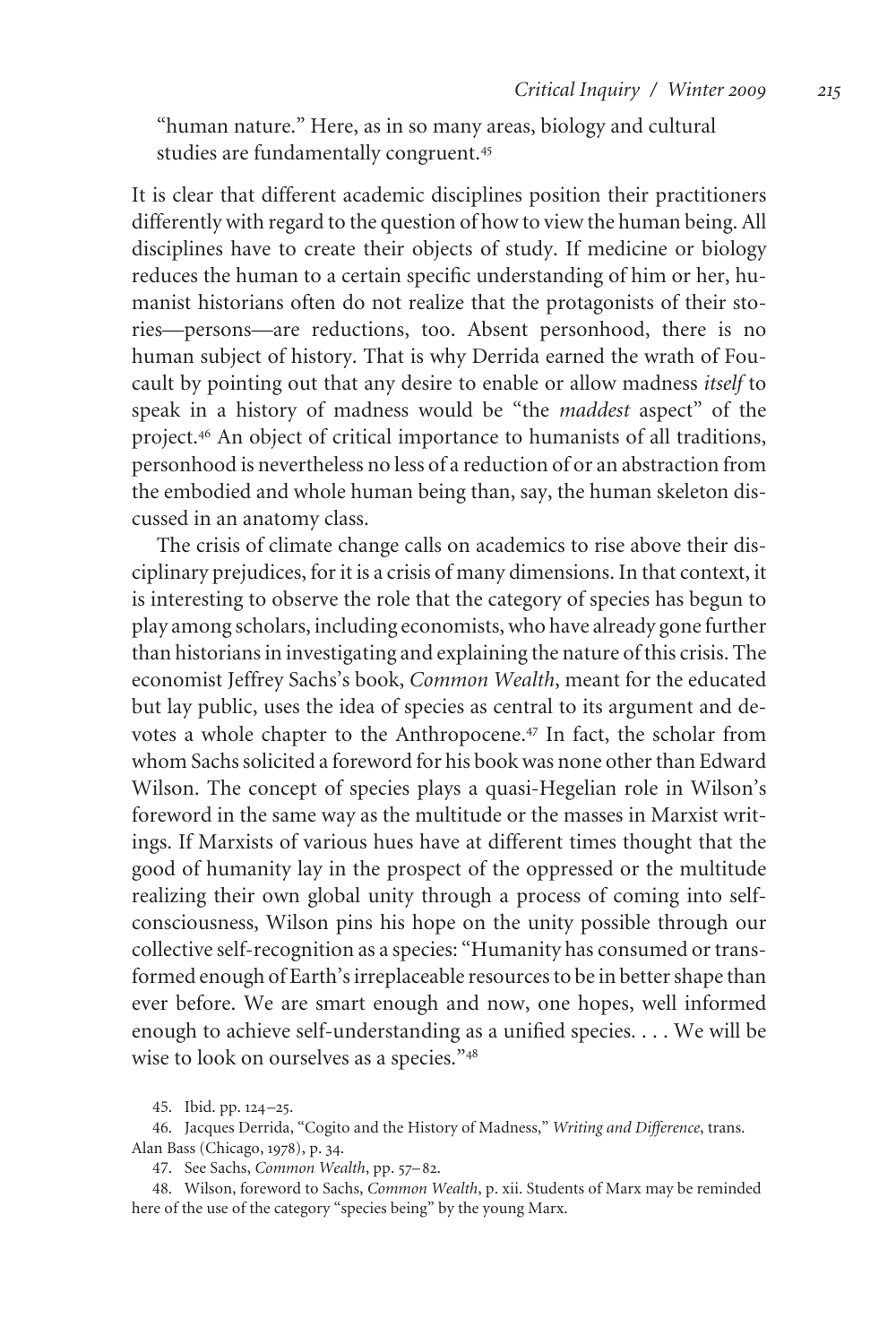Yet doubts linger about the use of the idea of species in the context of climate change, and it would be good to deal with one that can easily arise among critics on the Left. One could object, for instance, that all the anthropogenic factors contributing to global warming—the burning of fossil fuel, industrialization of animal stock, the clearing of tropical and other forests, and so on—are after all part of a larger story: the unfolding of capitalism in the West and the imperial or quasi-imperial domination by the West of the rest of the world. It is from that recent history of the West that the elite of China, Japan, India, Russia, and Brazil have drawn inspiration in attempting to develop their own trajectories toward superpower politics and global domination through capitalist economic, technological, and military might. If this is broadly true, then does not the talk of species or mankind simply serve to hide the reality of capitalist production and the logic of imperial—formal, informal, or machinic in a Deleuzian sense— domination that it fosters? Why should one include the poor of the world—whose carbon footprint is small anyway— by use of such allinclusive terms as *species* or *mankind* when the blame for the current crisis should be squarely laid at the door of the rich nations in the first place and of the richer classes in the poorer ones?

We need to stay with this question a little longer; otherwise the difference between the present historiography of globalization and the historiography demanded by anthropogenic theories of climate change will not be clear to us. Though some scientists would want to date the Anthropocene from the time agriculture was invented, my readings mostly suggest that our falling into the Anthropocene was neither an ancient nor an inevitable happening. Human civilization surely did not begin on condition that, one day in his history, man would have to shift from wood to coal and from coal to petroleum and gas. That there was much historical contingency in the transition from wood to coal as the main source of energy has been demonstrated powerfully by Kenneth Pomeranz in his pathbreaking book *The Great Divergence*. <sup>49</sup> Coincidences and historical accidents similarly litter the stories of the "discovery" of oil, of the oil tycoons, and of the automobile industry as they do any other histories.<sup>50</sup> Capitalist societies themselves have not remained the same since the beginning of capitalism.<sup>51</sup>

50. See Mitchell, "Carbon Democracy." See also Edwin Black, *Internal Combustion: How Corporations and Governments Addicted the World to Oil and Derailed the Alternatives* (New York, 2006).

51. Arrighi's *The Long Twentieth Century* is a good guide to these fluctuations in the fortunes of capitalism.

<sup>49.</sup> See Kenneth Pomeranz, *The Great Divergence: Europe, China, and the Making of the Modern World Economy* (Princeton, N.J., 2000).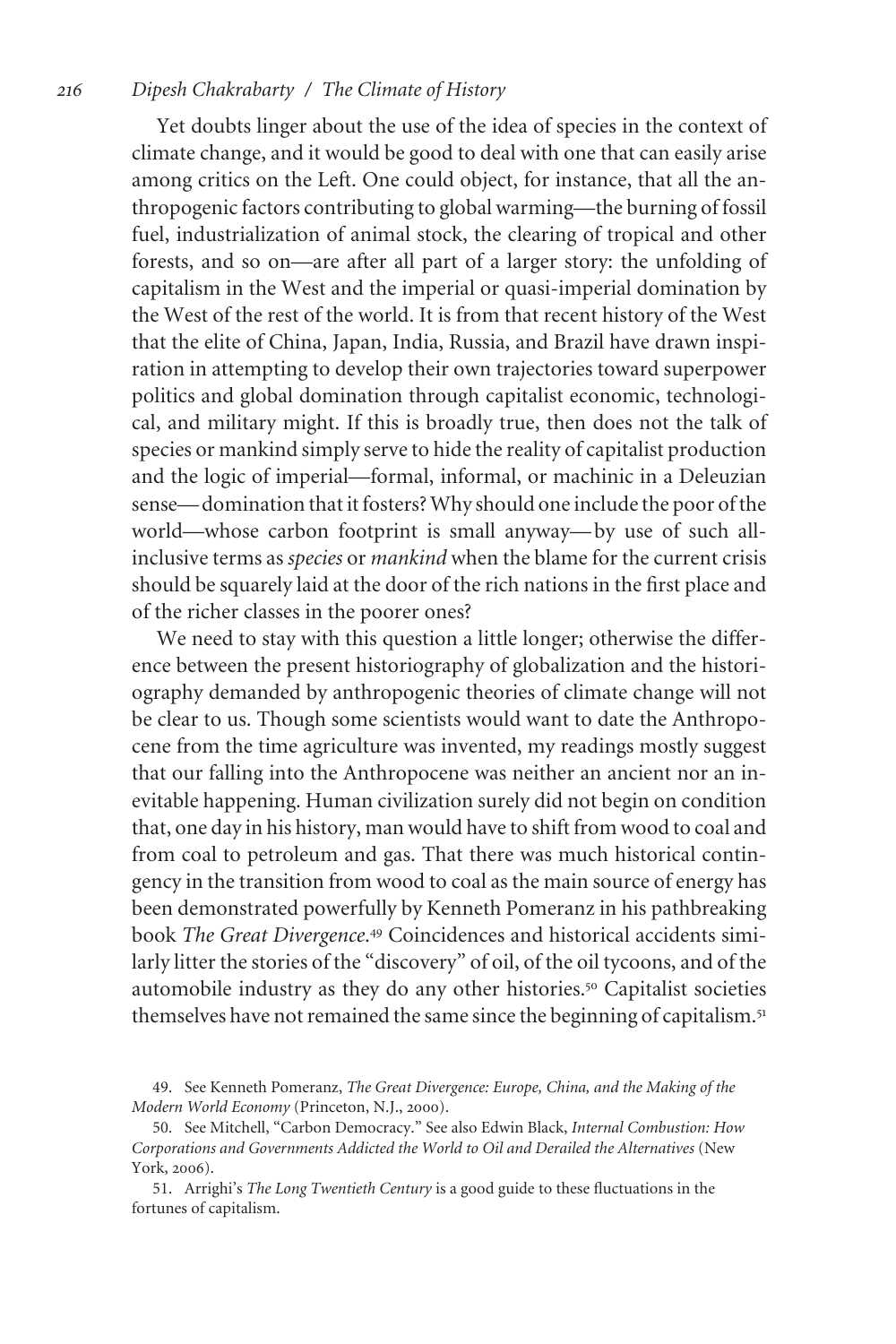Human population, too, has dramatically increased since the Second World War. India alone is now more than three times more populous than at independence in 1947. Clearly, nobody is in a position to claim that there is something inherent to the human species that has pushed us finally into the Anthropocene. We have stumbled into it. The way to it was no doubt through industrial civilization. (I do not make a distinction here between the capitalist and socialist societies we have had so far, for there was never any principled difference in their use of fossil fuel.)

If the industrial way of life was what got us into this crisis, then the question is, Why think in terms of species, surely a category that belongs to a much longer history? Why could not the narrative of capitalism—and hence its critique— be sufficient as a framework for interrogating the history of climate change and understanding its consequences? It seems true that the crisis of climate change has been necessitated by the high-energyconsuming models of society that capitalist industrialization has created and promoted, but the current crisis has brought into view certain other conditions for the existence of life in the human form that have no intrinsic connection to the logics of capitalist, nationalist, or socialist identities. They are connected rather to the history of life on this planet, the way different life-forms connect to one another, and the way the mass extinction of one species could spell danger for another. Without such a history of life, the crisis of climate change has no human "meaning." For, as I have said before, it is not a crisis for the inorganic planet in any meaningful sense.

In other words, the industrial way of life has acted much like the rabbit hole in Alice's story; we have slid into a state of things that forces on us a recognition of some of the parametric (that is, boundary) conditions for the existence of institutions central to our idea of modernity and the meanings we derive from them. Let me explain. Take the case of the agricultural revolution, so called, of ten thousand years ago. It was not just an expression of human inventiveness. It was made possible by certain changes in the amount of carbon dioxide in the atmosphere, a certain stability of the climate, and a degree of warming of the planet that followed the end of the Ice Age (the Pleistocene era)—things over which human beings had no control. "There can be little doubt," writes one of the editors of *Humans at the End of the Ice Age*, "that the basic phenomenon—the waning of the Ice Age—was the result of the Milankovich phenomena: the orbital and tilt relationships between the Earth and the Sun."<sup>52</sup> The temperature of the planet stabilized within a zone that allowed grass to grow. Barley and wheat

<sup>52.</sup> Lawrence Guy Straus, "The World at the End of the Last Ice Age," in *Humans at the*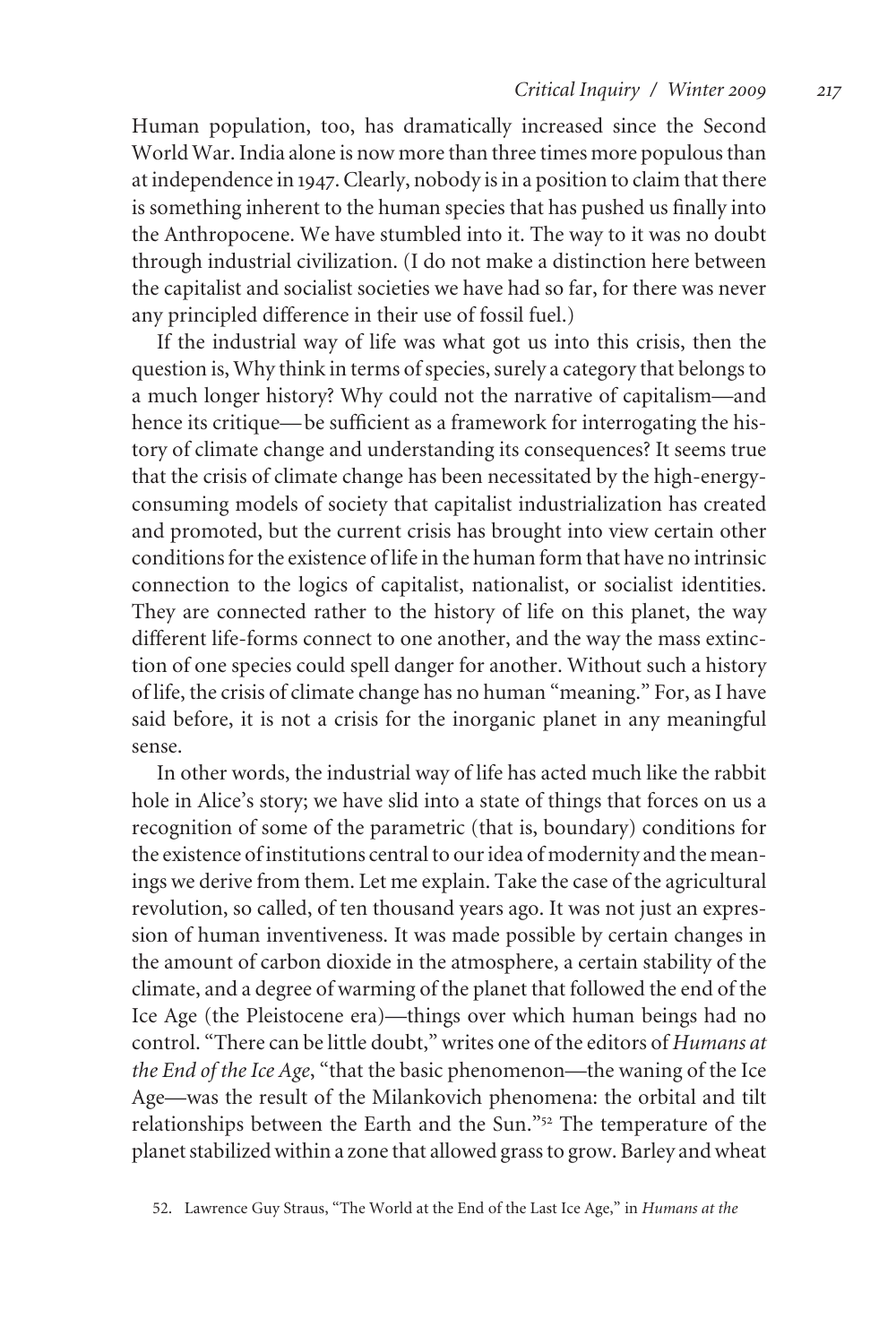are among the oldest of such grasses. Without this lucky "long summer" or what one climate scientist has called an "extraordinary" "fluke" of nature in the history of the planet, our industrial-agricultural way of life would not have been possible.<sup>53</sup> In other words, whatever our socioeconomic and technological choices, whatever the rights we wish to celebrate as our freedom, we cannot afford to destabilize conditions (such as the temperature zone in which the planet exists) that work like boundary parameters of human existence. These parameters are independent of capitalism or socialism. They have been stable for much longer than the histories of these institutions and have allowed human beings to become the dominant species on earth. Unfortunately, we have now ourselves become a geological agent disturbing these parametric conditions needed for our own existence.

This is not to deny the historical role that the richer and mainly Western nations of the world have played in emitting greenhouse gases. To speak of species thinking is not to resist the politics of "common but differentiated responsibility" that China, India, and other developing countries seem keen to pursue when it comes to reducing greenhouse gas emissions.<sup>54</sup> Whether we blame climate change on those who are retrospectively guilty—that is, blame the West for their past performance— or those who are prospectively guilty (China has just surpassed the United States as the largest emitter of carbon dioxide, though not on a per capita basis) is a question that is tied no doubt to the histories of capitalism and modernization.<sup>55</sup> But scientists' discovery of the fact that human beings have in the process become a geological agent points to a shared catastrophe that we have all fallen into. Here is how Crutzen and Stoermer describe that catastrophe:

The expansion of mankind . . . has been astounding.... During the past 3 centuries human population increased tenfold to 6000 million, accompanied e.g. by a growth in cattle population to 1400 million (about one cow per average size family). . . . In a few generations mankind is exhausting the fossil fuels that were generated over several

*End of the Ice Age: The Archaeology of the Pleistocene–Holocene Transition,* ed. Lawrence Guy Straus et al. (New York, 1996), p. 5.

<sup>53.</sup> Flannery, *Weather Makers,* pp. 63, 64.

<sup>54.</sup> Ashish Kothari, "The Reality of Climate Injustice," *The Hindu,* 18 Nov. 2007,

www.hinduonnet.com/thehindu/mag/2007/11/18/stories/2007111850020100.htm

<sup>55.</sup> I have borrowed the idea of "retrospective" and "prospective" guilt from a discussion led at the Franke Institute for the Humanities by Peter Singer during the Chicago Humanities Festival, November 2007.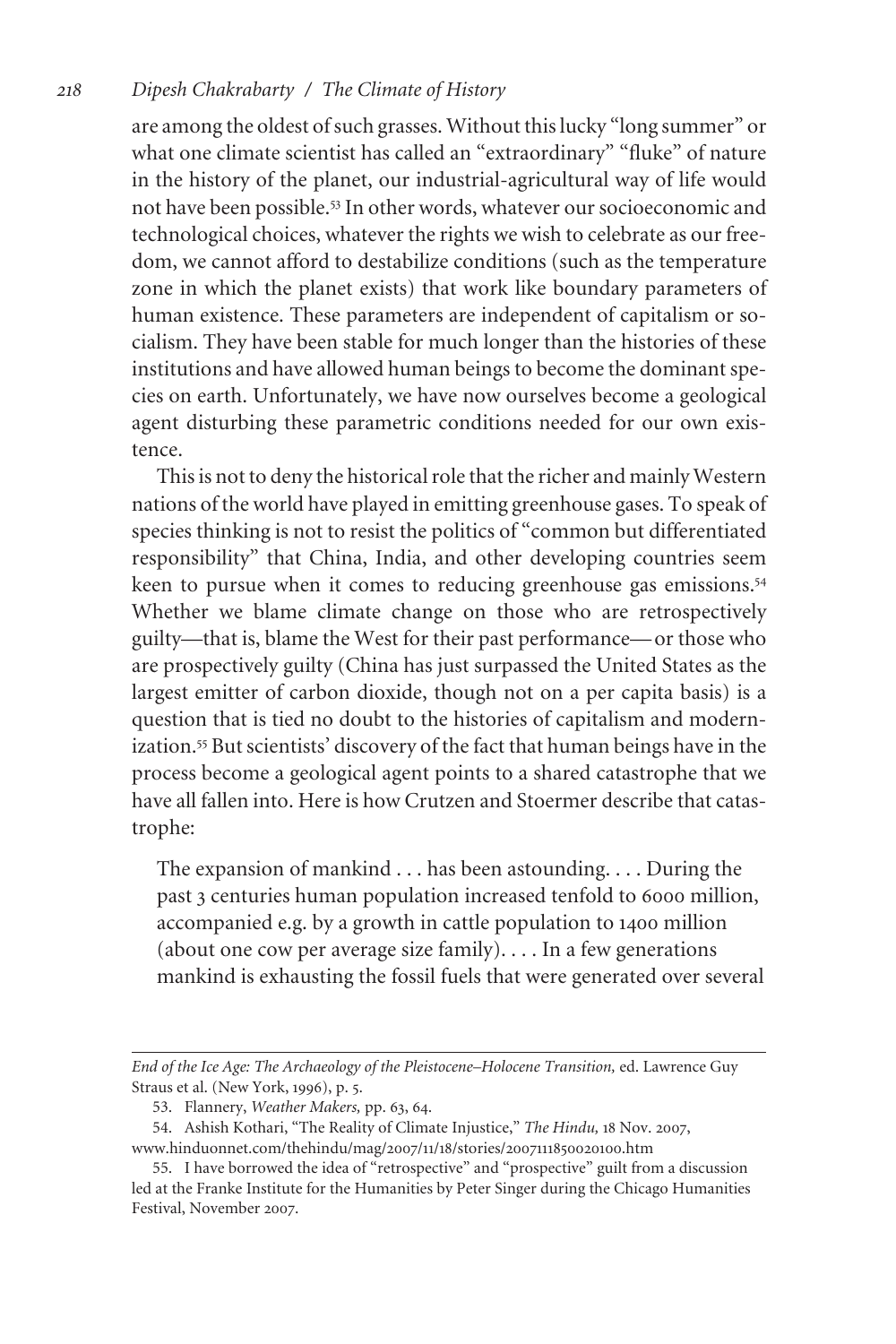hundred million years. The release of  $SO_2$ ... to the atmosphere by coal and oil burning, is at least two times larger than the sum of all natural emissions...; more than half of all accessible fresh water is used by mankind; human activity has increased the species extinction rate by thousand to ten thousand fold in the tropical rain forests.... Furthermore, mankind releases many toxic substances in the environment. . . . The effects documented include modification of the geochemical cycle in large freshwater systems and occur in systems remote from primary sources. ["A," p. 17]

Explaining this catastrophe calls for a conversation between disciplines and between recorded and deep histories of human beings in the same way that the agricultural revolution of ten thousand years ago could not be explained except through a convergence of three disciplines: geology, archaeology, and history.<sup>56</sup>

Scientists such as Wilson or Crutzen may be politically naïve in not recognizing that reason may not be all that guides us in our effective collective choices—in other words, we may collectively end up making some unreasonable choices— but I find it interesting and symptomatic that they speak the language of the Enlightenment. They are not necessarily anticapitalist scholars, and yet clearly they are not for business-as-usual capitalism either. They see knowledge and reason providing humans not only a way out of this present crisis but a way of keeping us out of harm's way in the future. Wilson, for example, speaks of devising a "wiser use of resources" in a manner that sounds distinctly Kantian (*SN,* p.199). But the knowledge in question is the knowledge of humans as a species, a species dependent on other species for its own existence, a part of the general history of life. Changing the climate, increasingly not only the average temperature of the planet but also the acidity and the level of the oceans, and destroying the food chain are actions that cannot be in the interest of our lives. These parametric conditions hold irrespective of our political choices. It is therefore impossible to understand global warming as a crisis without engaging the propositions put forward by these scientists. At the same time, the story of capital, the contingent history of our falling into the Anthropocene, cannot be denied by recourse to the idea of species, for the Anthropocene would not have been possible, even as a theory, without the history of industrialization. How do we hold the two together as we think the history of the world since the Enlightenment? How do we relate to a universal history of life—to universal thought, that is—while retaining what is of

<sup>56.</sup> See Colin Tudge, *Neanderthals, Bandits, and Farmers: How Agriculture Really Began* (New Haven, Conn., 1999), pp. 35–36.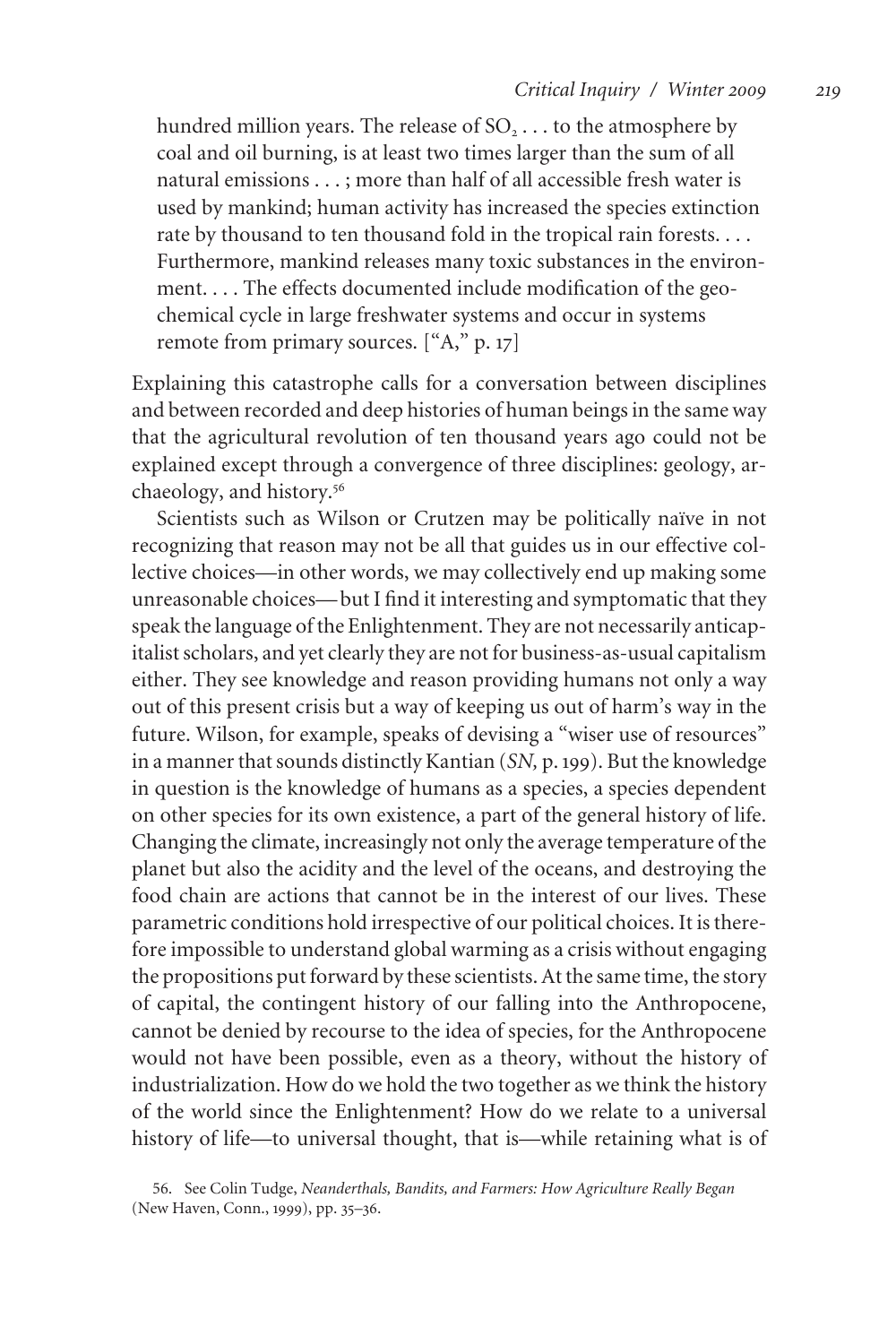obvious value in our postcolonial suspicion of the universal? The crisis of climate change calls for thinking simultaneously on both registers, to mix together the immiscible chronologies of capital and species history. This combination, however, stretches, in quite fundamental ways, the very idea of historical understanding.

# **Thesis 4: The Cross-Hatching of Species History and the History of Capital Is a Process of Probing the Limits of Historical Understanding**

Historical understanding, one could say following the Diltheyan tradition, entails critical thinking that makes an appeal to some generic ideas about human experience. As Gadamer pointed out, Dilthey saw "the individual's private world of experience as the starting point for an expansion that, in a living transposition, fills out the narrowness and fortuitousness of his private experience with the infinity of what is available by re-experiencing the historical world." *"Historical consciousness,"* in this tradition, is thus *"a mode of self-knowledge"* garnered through critical reflections on one's own and others' (historical actors') experiences.<sup>57</sup> Humanist histories of capitalism will always admit of something called the experience of capitalism. E. P. Thompson's brilliant attempt to reconstruct working-class experience of capitalist labor, for instance, does not make sense without that assumption.<sup>58</sup> Humanist histories are histories that produce meaning through an appeal to our capacity not only to reconstruct but, as Collingwood would have said, to reenact in our own minds the experience of the past.

When Wilson then recommends in the interest of our collective future that we achieve self-understanding as a species, the statement does not correspond to any historical way of understanding and connecting pasts with futures through the assumption of there being an element of continuity to human experience. (See Gadamer's point mentioned above.) Who is the we? We humans never experience ourselves as a species. We can only intellectually comprehend or infer the existence of the human species but never experience it as such. There could be no phenomenology of us as a species. Even if we were to emotionally identify with a word like*mankind,* we would not know what being a species is, for, in species history, humans are only an instance of the concept species as indeed would be any other life form. But one never experiences being a concept.

<sup>57.</sup> Gadamer, *Truth and Method*, pp. 232, 234. See also Michael Ermarth, *Wilhelm Dilthey: The Critique of Historical Reason* (Chicago, 1978), pp. 310–22.

<sup>58.</sup> See E. P. Thompson, *The Making of the English Working Class* (Harmondsworth, 1963).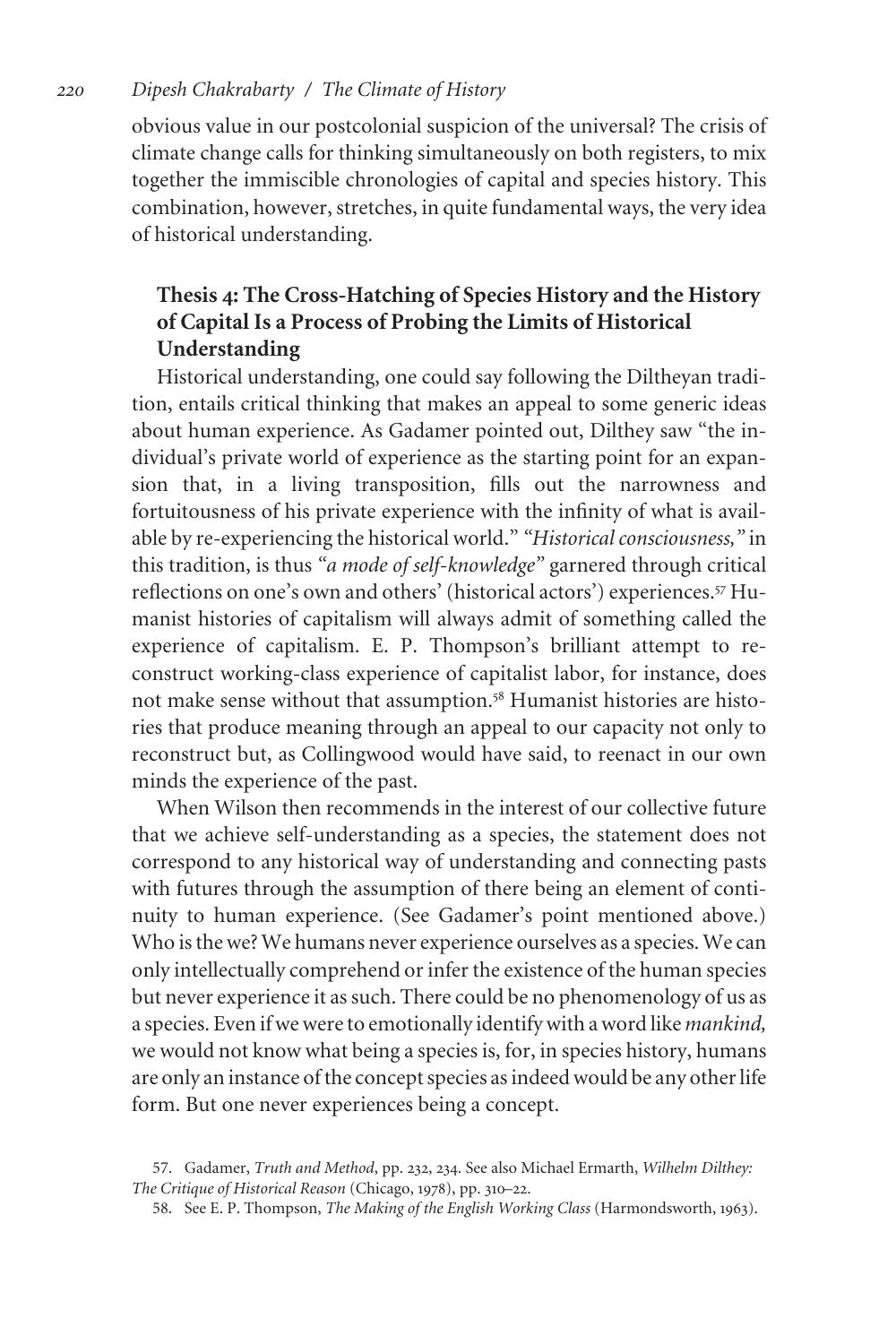The discussion about the crisis of climate change can thus produce affect and knowledge about collective human pasts and futures that work at the limits of historical understanding. We experience specific effects of the crisis but not the whole phenomenon. Do we then say, with Geyer and Bright, that "humanity no longer comes into being through 'thought'" ("WH," p. 1060) or say with Foucault that "the human being no longer has any history"?<sup>59</sup> Geyer and Bright go on to write in a Foucaultian spirit: "Its [world history's] task is to make transparent the lineaments of power, underpinned by information, that compress humanity into a single humankind" ("WH," p. 1060).

This critique that sees humanity as an effect of power is, of course, valuable for all the hermeneutics of suspicion that it has taught postcolonial scholarship. It is an effective critical tool in dealing with national and global formations of domination. But I do not find it adequate in dealing with the crisis of global warming. First, inchoate figures of us all and other imaginings of humanity invariably haunt our sense of the current crisis. How else would one understand the title of Weisman's book, *The World without Us,* or the appeal of his brilliant though impossible attempt to depict the experience of New York after we are gone!<sup>60</sup> Second, the wall between human and natural history has been breached. We may not experience ourselves as a geological agent, but we appear to have become one at the level of the species. And without that knowledge that defies historical understanding there is no making sense of the current crisis that affects us all. Climate change, refracted through global capital, will no doubt accentuate the logic of inequality that runs through the rule of capital; some people will no doubt gain temporarily at the expense of others. But the whole crisis cannot be reduced to a story of capitalism. Unlike in the crises of capitalism, there are no lifeboats here for the rich and the privileged (witness the drought in Australia or recent fires in the wealthy neighborhoods of California). The anxiety global warming gives rise to is reminiscent of the days when many feared a global nuclear war. But there is a very important difference. A nuclear war would have been a conscious decision on the part of the powers that be. Climate change is an unintended consequence of human actions and shows, only through scientific analysis, the effects of our actions as a species. Species may indeed be the name of a placeholder for an emergent, new universal history of humans that flashes up in the moment of the danger that is climate change. But we can never

<sup>59.</sup> Michel Foucault, *The Order of Things: An Archaeology of Human Knowledge,* trans. pub. (1966; New York, 1973), p. 368.

<sup>60.</sup> See Weisman, *The World without Us,* pp. 25–28.